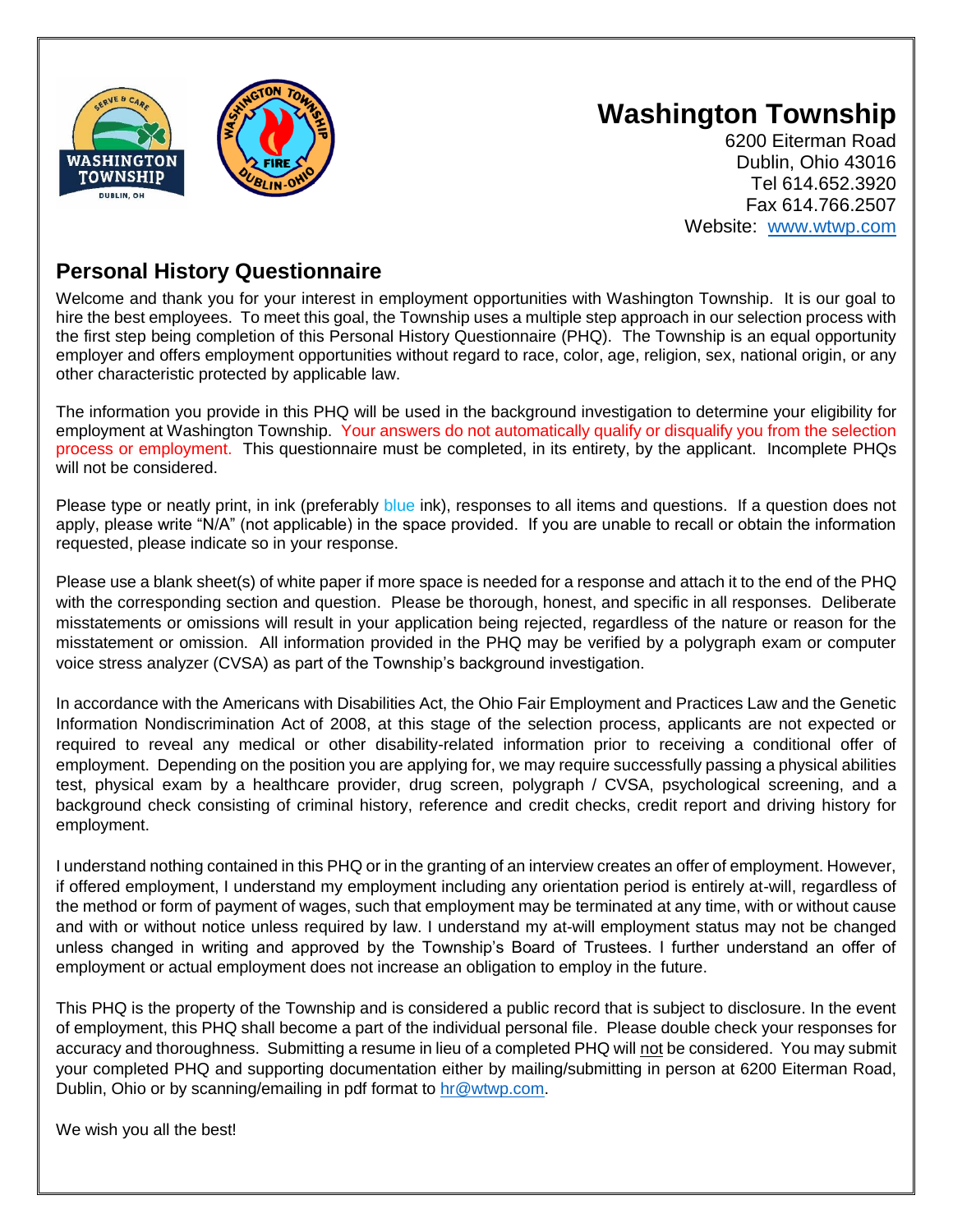

Washington Township Personal History Questionnaire Page **2** of **22**

## **Documentation**

Once the Township begins the background stage of the selection process, you will be required to furnish supporting documentation. All documentation should be originals or certified photocopies. The Township is happy to make photocopies of originals for you upon request.

Please begin locating or arranging certified copies of the following documents should the Township invite you to participate in the background check stage of the selection process. You do not need to provide the Township the documents at this time. We ask you to start preparing.

- Resume
- Curriculum Vitae, if applicable
- High School Diploma or GED Certificate
- College / University Diploma and transcripts, if applicable
- Military DD214 (Member copy 4 showing type of separation), if applicable
- State of Ohio Driver's License
- Copies of professional certifications
- Bankruptcy paperwork, if applicable
- Marriage certification, if applicable
- Divorce or dissolution documents, if applicable
- Naturalization certification, if applicable
- Identification meeting the Federal I-9 form requirements for the most updated list of acceptable documents, please visit [https://www.uscis.gov/i-9-central/form-i-9-resources/handbook-for](https://www.uscis.gov/i-9-central/form-i-9-resources/handbook-for-employers-m-274/120-acceptable-documents-for-verifying-employment-authorization-and-identity)[employers-m-274/120-acceptable-documents-for-verifying-employment-authorization-and](https://www.uscis.gov/i-9-central/form-i-9-resources/handbook-for-employers-m-274/120-acceptable-documents-for-verifying-employment-authorization-and-identity)[identity](https://www.uscis.gov/i-9-central/form-i-9-resources/handbook-for-employers-m-274/120-acceptable-documents-for-verifying-employment-authorization-and-identity)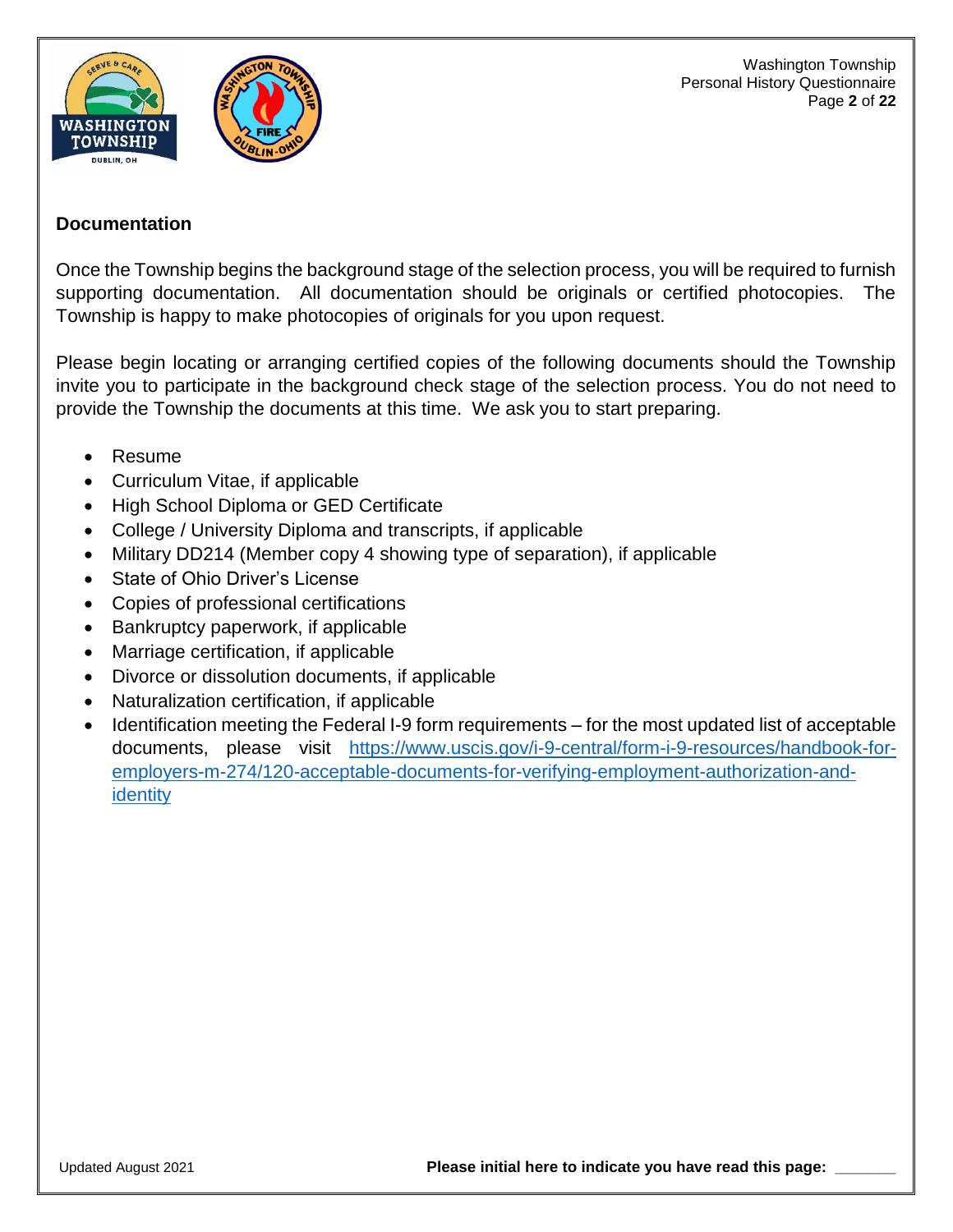



| <b>SECTION 1: PERSONAL INFORMATION</b>                                                                                                                                                                                                                   |              |              |                  |        |                      |               |                               |              |
|----------------------------------------------------------------------------------------------------------------------------------------------------------------------------------------------------------------------------------------------------------|--------------|--------------|------------------|--------|----------------------|---------------|-------------------------------|--------------|
| YOUR FULL NAME                                                                                                                                                                                                                                           |              |              |                  |        |                      |               |                               |              |
| LAST<br><b>FIRST</b>                                                                                                                                                                                                                                     |              |              |                  |        |                      | <b>MIDDLE</b> |                               |              |
| OTHER NAMES, INCLUDING NICKNAMES, YOU HAVE USED OR BEEN KNOWN BY                                                                                                                                                                                         |              |              |                  |        |                      |               |                               |              |
|                                                                                                                                                                                                                                                          |              |              |                  |        |                      |               |                               |              |
| <b>RESIDENTIAL ADDRESS</b>                                                                                                                                                                                                                               |              |              |                  |        |                      |               |                               |              |
| NUMBER / STREET                                                                                                                                                                                                                                          |              |              |                  |        |                      | APT / UNIT    |                               |              |
| <b>CITY</b>                                                                                                                                                                                                                                              |              | <b>STATE</b> |                  |        |                      | <b>ZIP</b>    |                               |              |
| MAILING ADDRESS, IF DIFFERENT FROM ABOVE                                                                                                                                                                                                                 |              |              |                  |        |                      |               |                               |              |
|                                                                                                                                                                                                                                                          |              |              |                  |        |                      |               |                               |              |
| <b>CONTACT NUMBERS</b>                                                                                                                                                                                                                                   |              |              |                  |        |                      |               |                               |              |
| CELL (                                                                                                                                                                                                                                                   | SECONDARY (  |              |                  | WORK ( |                      |               | <b>EXT</b>                    |              |
| <b>EMAIL ADDRESS</b>                                                                                                                                                                                                                                     |              |              |                  |        |                      |               |                               |              |
|                                                                                                                                                                                                                                                          |              |              |                  |        |                      |               |                               |              |
| <b>HOME</b>                                                                                                                                                                                                                                              |              |              | <b>BUSINESS</b>  |        |                      |               |                               |              |
| If you were born outside of the United States, are you a U.S Citizen?                                                                                                                                                                                    |              |              |                  |        | □ Yes □ No           |               |                               |              |
| If not, are you a resident alien who is eligible and has applied for U.S. citizenship?                                                                                                                                                                   |              |              |                  |        | $\Box$ Yes $\Box$ No |               |                               |              |
|                                                                                                                                                                                                                                                          |              |              |                  |        |                      |               |                               |              |
| <b>BIRTH PLACE (CITY / COUNTY / STATE / COUNTRY)</b>                                                                                                                                                                                                     |              |              | <b>BIRTHDATE</b> |        |                      |               | <b>SOCIAL SECURITY NUMBER</b> |              |
|                                                                                                                                                                                                                                                          |              |              |                  |        |                      |               |                               |              |
| In compliance with federal law, all persons hired will be required to verify identity and eligibility to work in the United States by completing<br>the required employment eligibility verification form and providing proper identification upon hire. |              |              |                  |        |                      |               |                               |              |
| Are you 18 years old or older?                                                                                                                                                                                                                           |              |              |                  |        | $\Box$ Yes $\Box$ No |               |                               |              |
| Do you a current and valid State of Ohio Driver's License?                                                                                                                                                                                               |              |              |                  |        | $\Box$ Yes $\Box$ No |               |                               |              |
|                                                                                                                                                                                                                                                          |              |              |                  |        |                      |               |                               |              |
| <b>DRIVER'S LICENSE</b><br>Has your driver's license ever been refused, suspended or revoked?                                                                                                                                                            |              |              |                  |        |                      |               | $\Box$ Yes                    | $\square$ No |
|                                                                                                                                                                                                                                                          |              |              |                  |        |                      |               |                               |              |
| LICENSE #:                                                                                                                                                                                                                                               | <b>STATE</b> |              |                  |        | <b>EXP</b>           |               |                               |              |
| TATTOOS & BODY MARKINGS                                                                                                                                                                                                                                  |              |              |                  |        |                      |               |                               |              |
| Washington Township discourages the display of any tattoo / body markings while an employee is acting on behalf of the Township or while                                                                                                                 |              |              |                  |        |                      |               |                               |              |
| in any Township uniform or clothing with the Township's logos. All tattoos, visible or not, that are obscene or are affiliated with discriminative                                                                                                       |              |              |                  |        |                      |               |                               |              |
| or racist activity are prohibited. Use the space below to describe all of your tattoos or body markings:                                                                                                                                                 |              |              |                  |        |                      |               |                               |              |
|                                                                                                                                                                                                                                                          |              |              |                  |        |                      |               |                               |              |
|                                                                                                                                                                                                                                                          |              |              |                  |        |                      |               |                               |              |
|                                                                                                                                                                                                                                                          |              |              |                  |        |                      |               |                               |              |
|                                                                                                                                                                                                                                                          |              |              |                  |        |                      |               |                               |              |
|                                                                                                                                                                                                                                                          |              |              |                  |        |                      |               |                               |              |
|                                                                                                                                                                                                                                                          |              |              |                  |        |                      |               |                               |              |
|                                                                                                                                                                                                                                                          |              |              |                  |        |                      |               |                               |              |
|                                                                                                                                                                                                                                                          |              |              |                  |        |                      |               |                               |              |
|                                                                                                                                                                                                                                                          |              |              |                  |        |                      |               |                               |              |
|                                                                                                                                                                                                                                                          |              |              |                  |        |                      |               |                               |              |
|                                                                                                                                                                                                                                                          |              |              |                  |        |                      |               |                               |              |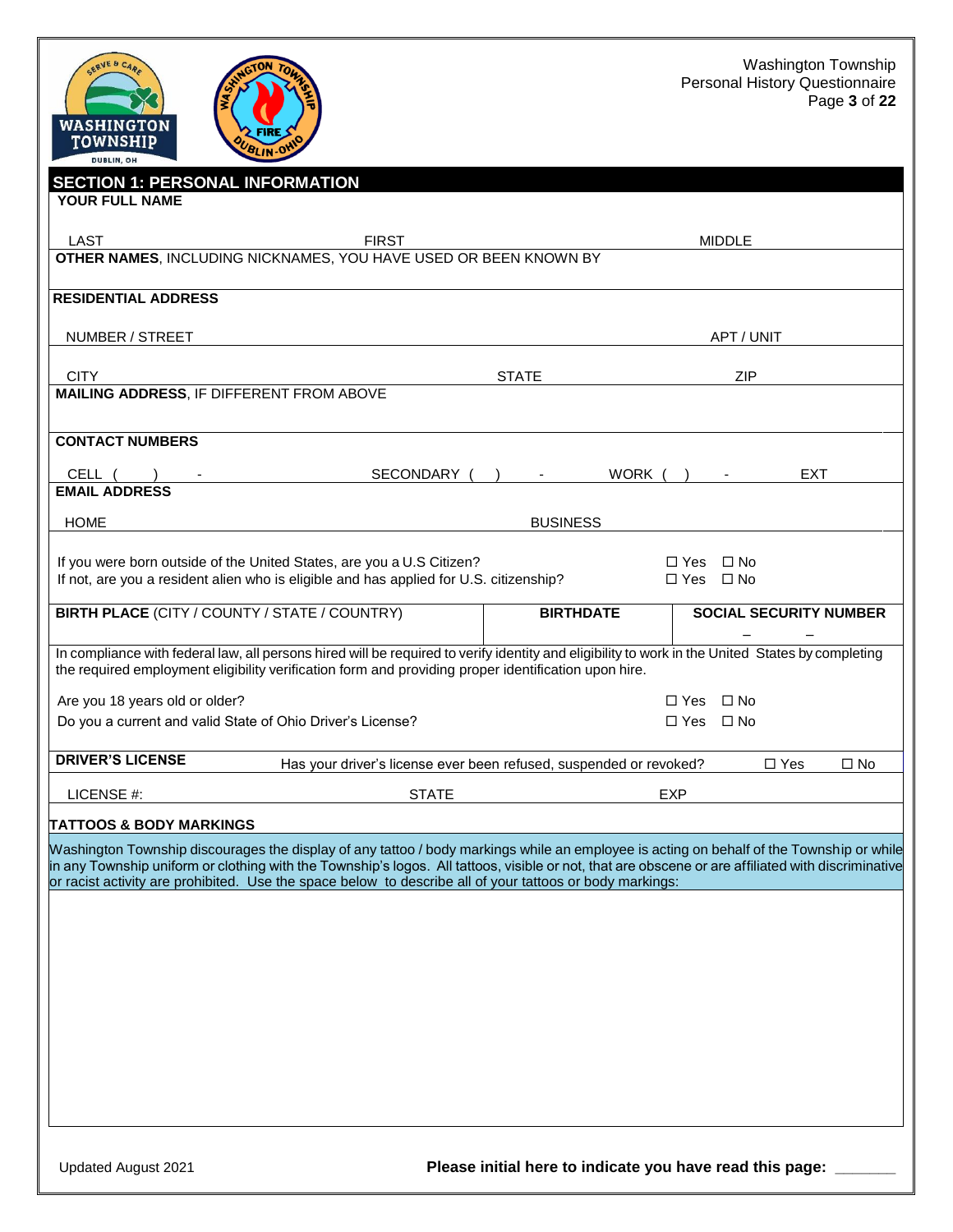



|                                                                                                                                                                                                | <b>SECTION 2: EMPLOYMENT PREFERENCES</b>                                     |               |                          |                                                      |                    |                   |                                                            |
|------------------------------------------------------------------------------------------------------------------------------------------------------------------------------------------------|------------------------------------------------------------------------------|---------------|--------------------------|------------------------------------------------------|--------------------|-------------------|------------------------------------------------------------|
| <b>POSITION APPLYING FOR</b>                                                                                                                                                                   |                                                                              | <b>STATUS</b> |                          | <b>UNIT</b>                                          |                    | <b>START DATE</b> |                                                            |
|                                                                                                                                                                                                |                                                                              |               | $\Box$ Full-Time         | $\square$ 2-Unit<br>$\Box$ 1-Unit                    |                    |                   |                                                            |
|                                                                                                                                                                                                |                                                                              |               | $\Box$ Part-Time         | $\square$ 3-Unit                                     | $\Box$ Admin.      |                   |                                                            |
|                                                                                                                                                                                                | Have you previously applied for employment or been employed by the Township? |               | $\Box$ Yes               | $\Box$ No                                            |                    |                   |                                                            |
| If Yes, what position:                                                                                                                                                                         | Application Date / Employment Dates:                                         |               |                          |                                                      |                    |                   |                                                            |
| Desired Salary:                                                                                                                                                                                | \$<br>$\Box$ Hourly                                                          |               | □ Salary                 |                                                      |                    |                   |                                                            |
|                                                                                                                                                                                                |                                                                              |               |                          |                                                      |                    |                   |                                                            |
| Have you read and understand the position's job description for which you are applying?<br>Are you capable of performing the position's essential job functions with or without accommodation? |                                                                              |               | $\Box$ Yes<br>$\Box$ Yes | $\square$ No<br>$\square$ No                         |                    |                   |                                                            |
| <b>SECTION 3: EDUCATION</b>                                                                                                                                                                    |                                                                              |               |                          | NOTE: You are required to provide proof of education |                    |                   |                                                            |
|                                                                                                                                                                                                |                                                                              |               |                          |                                                      |                    |                   |                                                            |
| Check applicable:                                                                                                                                                                              | □ High School Diploma from an accredited U.S. institution                    |               |                          | $\square$ GED                                        |                    |                   |                                                            |
| ist high schools attended:                                                                                                                                                                     |                                                                              |               |                          |                                                      |                    |                   |                                                            |
| 1) NAME                                                                                                                                                                                        |                                                                              |               |                          | <b>FROM</b>                                          | TO                 |                   | DID YOU GRADUATE?<br>$\Box$ Yes                            |
| <b>COURSE OF STUDY</b>                                                                                                                                                                         | <b>CITY</b>                                                                  |               |                          |                                                      | <b>STATE</b>       |                   | $\square$ No                                               |
| 2) NAME                                                                                                                                                                                        |                                                                              |               |                          | <b>FROM</b>                                          | <b>TO</b>          |                   | <b>DID YOU GRADUATE?</b>                                   |
| <b>COURSE OF STUDY</b>                                                                                                                                                                         |                                                                              |               |                          |                                                      |                    |                   | $\Box$ Yes<br>$\square$ No                                 |
|                                                                                                                                                                                                | <b>CITY</b>                                                                  |               |                          |                                                      | <b>STATE</b>       |                   |                                                            |
| List colleges or universities attended:                                                                                                                                                        |                                                                              |               |                          |                                                      |                    |                   |                                                            |
| 1) NAME                                                                                                                                                                                        |                                                                              |               | <b>FROM</b>              | <b>TO</b>                                            | TOTAL UNITS EARNED |                   | TYPE OF DEGREE<br><b>EARNED</b>                            |
| COURSE OF STUDY                                                                                                                                                                                |                                                                              | <b>CITY</b>   |                          |                                                      |                    | <b>STATE</b>      | DID YOU GRADUATE?                                          |
|                                                                                                                                                                                                |                                                                              |               |                          |                                                      |                    |                   | □ Yes □ No                                                 |
| 2) NAME                                                                                                                                                                                        |                                                                              |               | <b>FROM</b>              | <b>TO</b>                                            | TOTAL UNITS EARNED |                   | <b>TYPE OF DEGREE</b><br><b>EARNED</b>                     |
| <b>COURSE OF STUDY</b>                                                                                                                                                                         |                                                                              | <b>CITY</b>   |                          |                                                      |                    | <b>STATE</b>      | DID YOU GRADUATE?<br>$\Box$ Yes $\Box$ No                  |
|                                                                                                                                                                                                |                                                                              |               |                          |                                                      |                    |                   |                                                            |
| 3) NAME                                                                                                                                                                                        |                                                                              |               | <b>FROM</b>              | TO                                                   |                    |                   | TOTAL UNITS EARNED TYPE OF DEGREE<br>EARNED                |
| <b>COURSE OF STUDY</b>                                                                                                                                                                         |                                                                              | <b>CITY</b>   |                          |                                                      |                    | <b>STATE</b>      | DID YOU GRADUATE?<br>$\Box$ Yes $\Box$ No                  |
|                                                                                                                                                                                                |                                                                              |               |                          |                                                      |                    |                   |                                                            |
|                                                                                                                                                                                                | List any trade, vocational, or business schools/institutes attended:         |               |                          |                                                      |                    |                   |                                                            |
| 1) NAME                                                                                                                                                                                        |                                                                              |               |                          | <b>FROM</b>                                          | TO                 |                   | DID YOU COMPLETE<br>THE COURSE?<br>$\Box$ Yes<br>$\Box$ No |
| TYPE OF SCHOOL OR TRAINING                                                                                                                                                                     |                                                                              | <b>CITY</b>   |                          |                                                      |                    | <b>STATE</b>      |                                                            |
| 2) NAME                                                                                                                                                                                        |                                                                              |               |                          | <b>FROM</b>                                          | <b>TO</b>          |                   | DID YOU COMPLETE THE                                       |
|                                                                                                                                                                                                |                                                                              |               |                          |                                                      |                    |                   | COURSE?<br>$\Box$ Yes                                      |
|                                                                                                                                                                                                |                                                                              |               |                          |                                                      |                    |                   | $\square$ No                                               |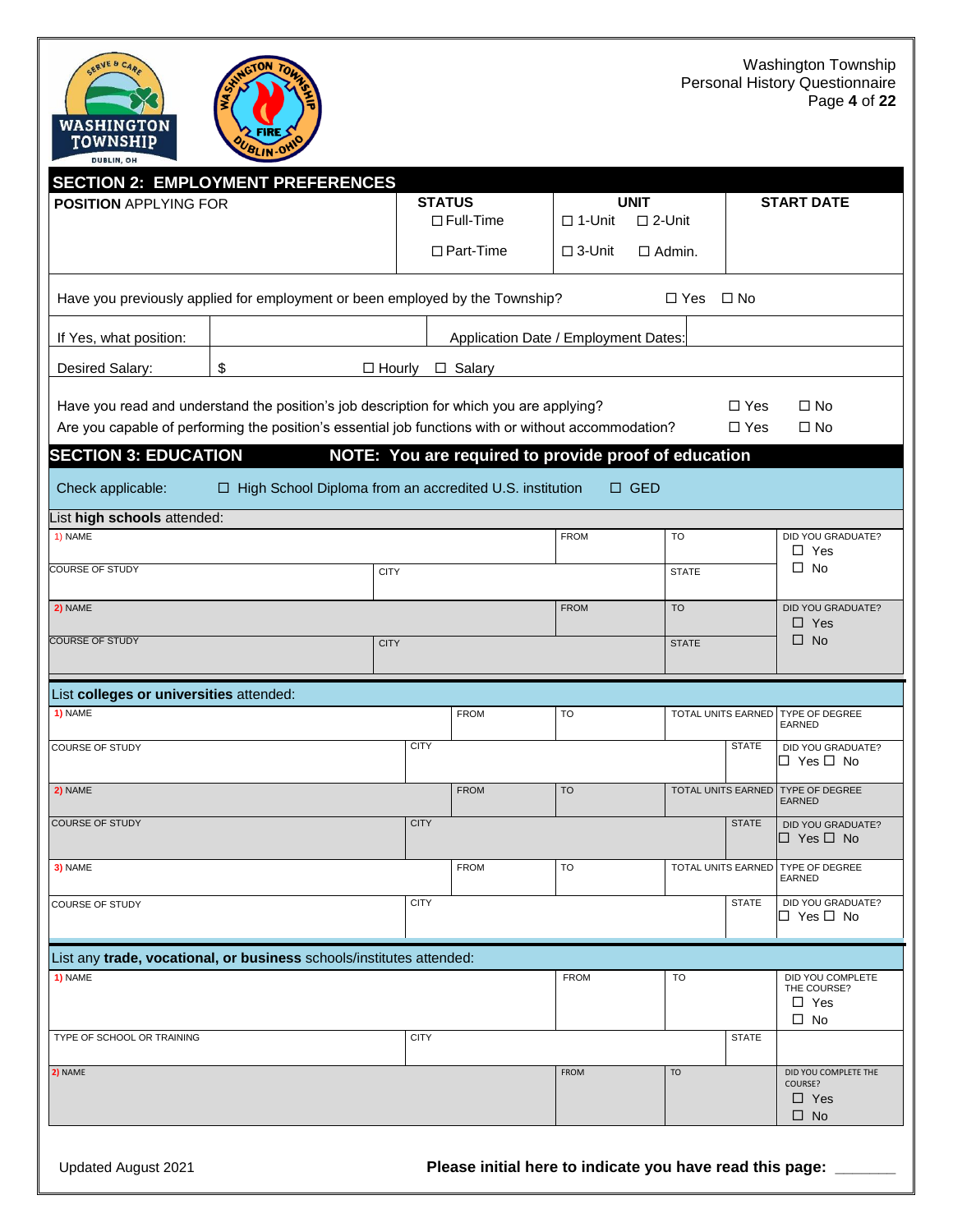



| TYPE OF SCHOOL OR TRAINING                                                                                                                                                                                                                                      |                                                   | <b>CITY</b>                                          |             |                                                      |              |                                                            |  |  |
|-----------------------------------------------------------------------------------------------------------------------------------------------------------------------------------------------------------------------------------------------------------------|---------------------------------------------------|------------------------------------------------------|-------------|------------------------------------------------------|--------------|------------------------------------------------------------|--|--|
| 3) NAME                                                                                                                                                                                                                                                         |                                                   |                                                      | <b>FROM</b> | T <sub>O</sub>                                       |              | DID YOU COMPLETE THE<br>COURSE?<br>$\Box$ Yes<br>$\Box$ No |  |  |
| TYPE OF SCHOOL OR TRAINING                                                                                                                                                                                                                                      |                                                   | <b>CITY</b>                                          |             |                                                      | <b>STATE</b> |                                                            |  |  |
| Have you ever been placed on academic discipline, suspended, or expelled from any high school, college/university, business or trade<br>$\square$ No                                                                                                            |                                                   |                                                      |             |                                                      |              |                                                            |  |  |
| If yes, describe in detail below. Starting with high school, list any and all disciplinary actions received in any school or educational<br>institution. Include when the disciplinary action(s) occurred, name of school(s), and explanation of circumstances. |                                                   |                                                      |             |                                                      |              |                                                            |  |  |
| <b>SECTION 4: SPECIAL QUALIFICATIONS</b>                                                                                                                                                                                                                        |                                                   |                                                      |             |                                                      |              |                                                            |  |  |
| List any special licenses you hold (i.e., pilot, radio operator, scuba diver, etc.).                                                                                                                                                                            |                                                   |                                                      |             |                                                      |              |                                                            |  |  |
| Type of License                                                                                                                                                                                                                                                 |                                                   | <b>Licensing Authority</b>                           |             | License #                                            |              | <b>Expiration Date</b>                                     |  |  |
|                                                                                                                                                                                                                                                                 |                                                   |                                                      |             |                                                      |              |                                                            |  |  |
|                                                                                                                                                                                                                                                                 |                                                   |                                                      |             |                                                      |              |                                                            |  |  |
|                                                                                                                                                                                                                                                                 |                                                   |                                                      |             |                                                      |              |                                                            |  |  |
| List below any specialized equipment you can operate.                                                                                                                                                                                                           |                                                   |                                                      |             |                                                      |              |                                                            |  |  |
|                                                                                                                                                                                                                                                                 |                                                   |                                                      |             |                                                      |              |                                                            |  |  |
| List any foreign languages in which you are fluent and your degree of fluency.                                                                                                                                                                                  |                                                   |                                                      |             |                                                      |              |                                                            |  |  |
| Language                                                                                                                                                                                                                                                        | Reading                                           | <b>Speaking</b>                                      |             | <b>Understanding</b>                                 |              | Writing                                                    |  |  |
| 1)                                                                                                                                                                                                                                                              | $\Box$ Excellent<br>$\Box$ Good<br>$\Box$ Fair    | $\Box$ Excellent<br>$\square$ Good<br>$\square$ Fair |             | $\square$ Excellent<br>$\Box$ Good<br>$\Box$ Fair    |              | $\Box$ Excellent<br>$\square$ Good<br>$\Box$ Fair          |  |  |
| 2)                                                                                                                                                                                                                                                              | $\square$ Excellent<br>$\Box$ Good<br>$\Box$ Fair | $\Box$ Excellent<br>$\Box$ Good<br>$\square$ Fair    |             | $\square$ Excellent<br>$\Box$ Good<br>$\square$ Fair |              | $\Box$ Excellent<br>$\square$ Good<br>$\Box$ Fair          |  |  |
| 3)                                                                                                                                                                                                                                                              | $\square$ Excellent<br>$\Box$ Good<br>$\Box$ Fair | $\square$ Excellent<br>$\Box$ Good<br>$\square$ Fair |             | $\square$ Excellent<br>$\Box$ Good<br>$\Box$ Fair    |              | $\square$ Excellent<br>$\Box$ Good<br>$\square$ Fair       |  |  |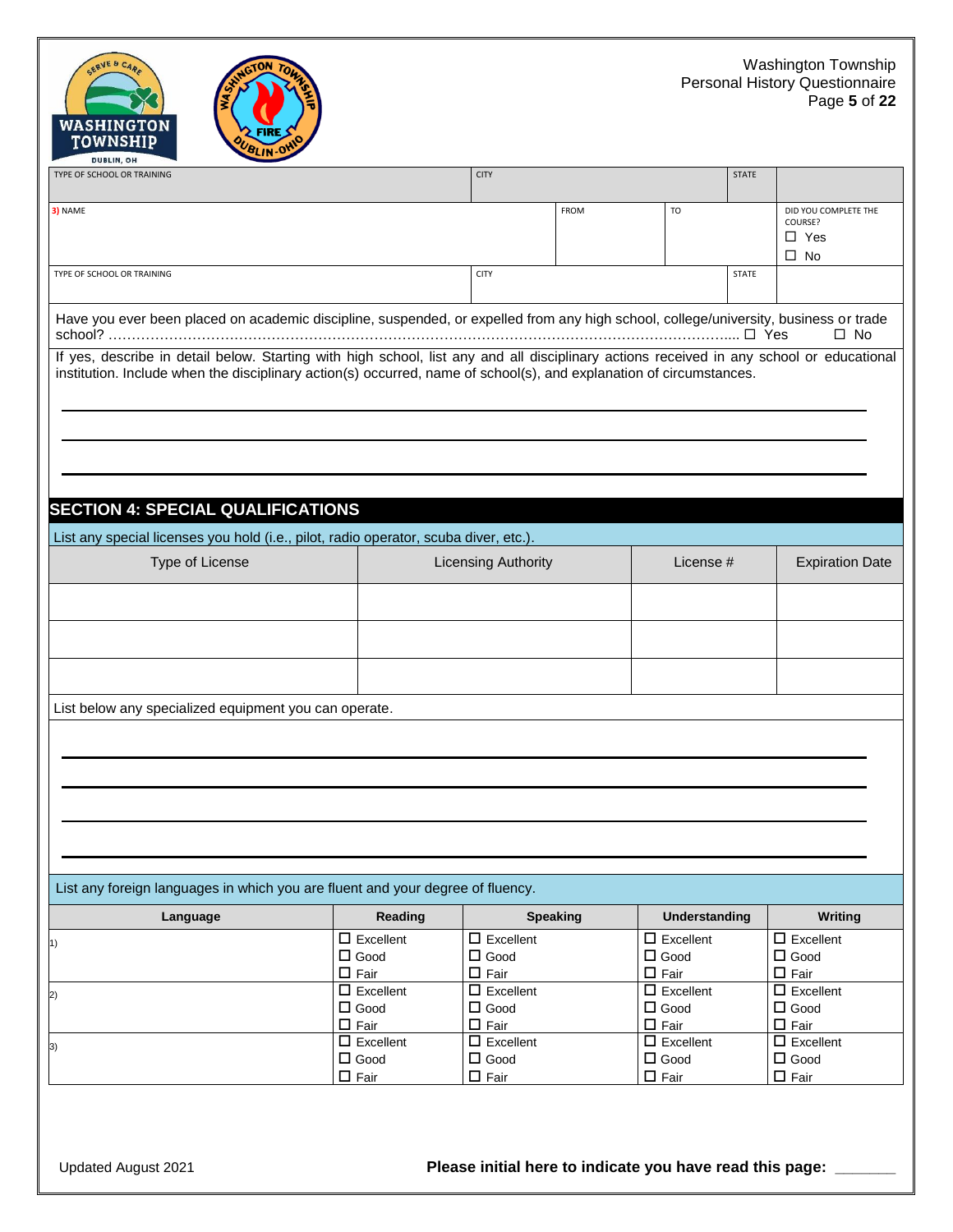

List below any other special skills or qualifications that you possess.

Have you ever been issued a permit or license to carry a handgun or other weapon on your person?  $\square$  Yes  $\square$  No

If yes, explain:

List any organizations you are or have been a member:

| <b>Organization Name</b> | Location | Type of Membership<br>(e.g. social, fraternal, professional etc.) |
|--------------------------|----------|-------------------------------------------------------------------|
|                          |          |                                                                   |
|                          |          |                                                                   |
|                          |          |                                                                   |
|                          |          |                                                                   |
|                          |          |                                                                   |
|                          |          |                                                                   |

### **SECTION 5: RESIDENCE**

#### LIST OF RESIDENCES

- List all previous residences for the last five (5) years. Provide complete addresses (include Street, Drive, Road, East, West, etc., and unit or apartment number). Do not use P.O. Boxes.
- If the residence is a military base, identify name of base in address, nearest city, state and zip code. DO NOT LIST military barracks mates unless you shared individual quarters.

| 1) ADDRESS WHERE YOU NOW LIVE (NUMBER / STREET / APT)                         |                               | <b>FROM</b><br>T <sub>O</sub><br><b>Present</b>                  |
|-------------------------------------------------------------------------------|-------------------------------|------------------------------------------------------------------|
| <b>CITY</b>                                                                   | <b>STATE</b><br><b>ZIP</b>    | IF RENTING: PROPERTY MANAGER, RENT COLLECTOR, OR<br><b>OWNER</b> |
| ADDRESS OF PROPERTY MANAGER, RENT COLLECTOR, OR OWNER (NUMBER / STREET / APT) |                               | <b>CONTACT NUMBER</b>                                            |
| <b>CITY</b>                                                                   | <b>ST</b><br>I ZIP<br>A1<br>E | <b>EMAIL</b>                                                     |
| Names and contact # of those with whom you lived:                             |                               |                                                                  |
| Updated August 2021                                                           |                               | Please initial here to indicate you have read this page:         |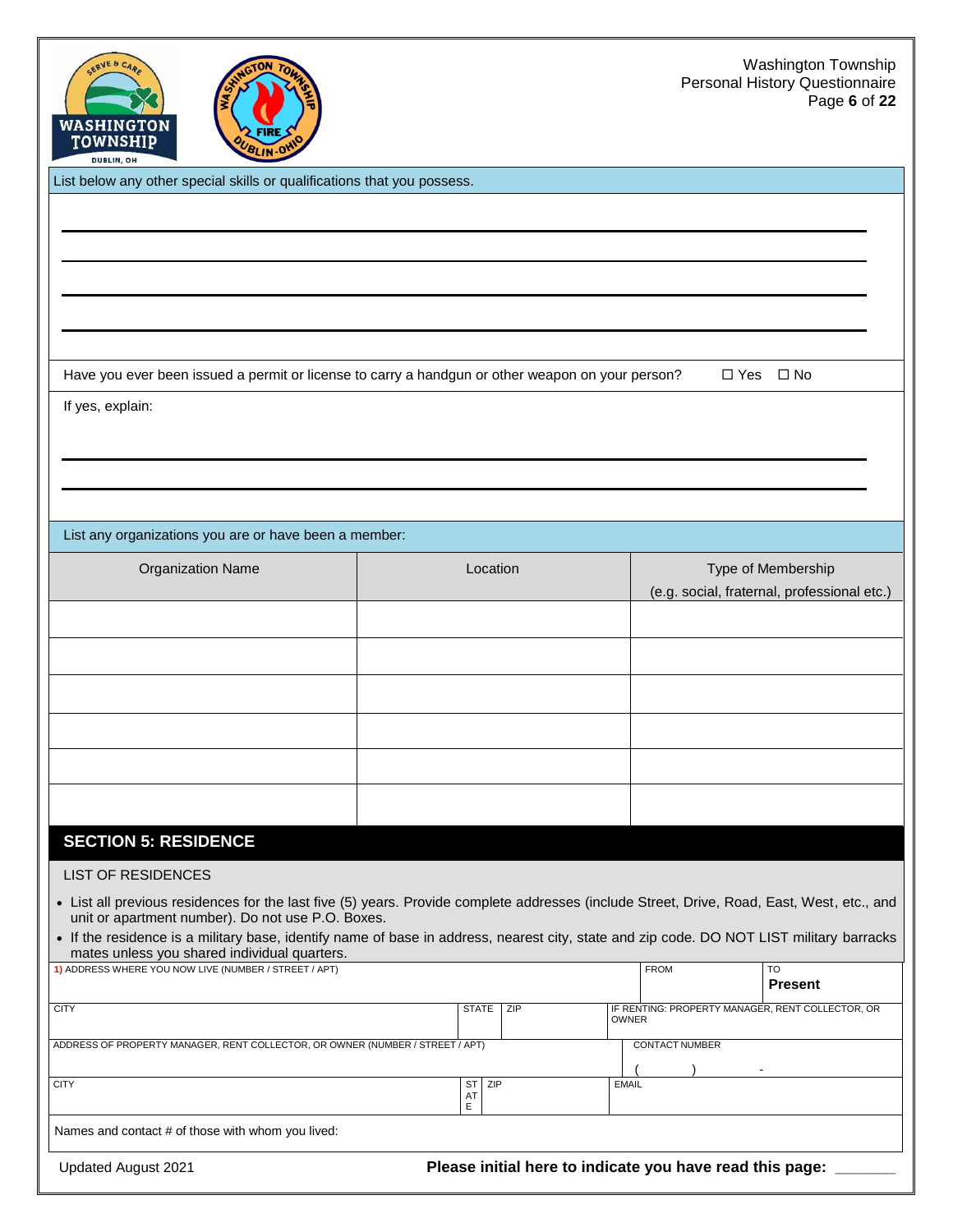#### Washington Township Personal History Questionnaire Page **7** of **22**

| <b>WASHINGTON</b><br><b>ZFIRE S'</b><br>TOWNSHIP<br>BLIN OH<br><b>DUBLIN, OH</b> |              |     |              |                                                      |           |
|----------------------------------------------------------------------------------|--------------|-----|--------------|------------------------------------------------------|-----------|
| 2) FORMER ADDRESS (NUMBER / STREET / APT)                                        |              |     |              | <b>FROM</b>                                          | <b>TO</b> |
| <b>CITY</b>                                                                      | <b>STATE</b> | ZIP | <b>OWNER</b> | IF RENTING: PROPERTY MANAGER, RENT COLLECTOR, OR     |           |
| ADDRESS OF PROPERTY MANAGER, RENT COLLECTOR, OR OWNER (NUMBER / STREET / APT)    |              |     |              | <b>CONTACT NUMBER</b>                                |           |
| <b>CITY</b>                                                                      | <b>STATE</b> | ZIP | <b>EMAIL</b> |                                                      |           |
| Names and contact # of those with whom you lived:                                |              |     |              |                                                      |           |
| Reason for moving:                                                               |              |     |              |                                                      |           |
| 3) FORMER ADDRESS (NUMBER / STREET / APT)                                        |              |     |              | <b>FROM</b>                                          | TO        |
| <b>CITY</b>                                                                      | <b>STATE</b> | ZIP | <b>OWNER</b> | IF RENTING: PROPERTY MANAGER, RENT COLLECTOR, OR     |           |
| ADDRESS OF PROPERTY MANAGER, RENT COLLECTOR, OR OWNER (NUMBER / STREET / APT)    |              |     |              | <b>CONTACT NUMBER</b><br>$\overline{ }$<br>$\lambda$ |           |
| <b>CITY</b>                                                                      | <b>STATE</b> | ZIP | <b>EMAIL</b> |                                                      |           |
| Names and contact # of those with whom you lived:                                |              |     |              |                                                      |           |
| Reason for moving:                                                               |              |     |              |                                                      |           |
| 4) FORMER ADDRESS (NUMBER / STREET / APT)                                        |              |     |              | <b>FROM</b>                                          | <b>TO</b> |
| <b>CITY</b>                                                                      | <b>STATE</b> | ZIP | <b>OWNER</b> | IF RENTING: PROPERTY MANAGER, RENT COLLECTOR, OR     |           |
| ADDRESS OF PROPERTY MANAGER, RENT COLLECTOR, OR OWNER (NUMBER / STREET / APT)    |              |     |              | <b>CONTACT NUMBER</b>                                |           |
| <b>CITY</b>                                                                      | <b>STATE</b> | ZIP | <b>EMAIL</b> |                                                      |           |
| Names and contact # of those with whom you lived:                                |              |     |              |                                                      |           |
| Reason for moving:                                                               |              |     |              |                                                      |           |
| 5) FORMER ADDRESS (NUMBER / STREET / APT)                                        |              |     |              | <b>FROM</b>                                          | TO        |
| <b>CITY</b>                                                                      | <b>STATE</b> | ZIP | <b>OWNER</b> | IF RENTING: PROPERTY MANAGER, RENT COLLECTOR, OR     |           |
| ADDRESS OF PROPERTY MANAGER, RENT COLLECTOR, OR OWNER (NUMBER / STREET / APT)    |              |     |              | <b>CONTACT NUMBER</b><br>$\left($<br>$\lambda$       |           |
| <b>CITY</b>                                                                      | <b>STATE</b> | ZIP | <b>EMAIL</b> |                                                      |           |
| Names and contact # of those with whom you lived:                                |              |     |              |                                                      |           |
| Reason for moving:                                                               |              |     |              |                                                      |           |
| 6) FORMER ADDRESS (NUMBER / STREET / APT)                                        |              |     |              | <b>FROM</b>                                          | <b>TO</b> |
| <b>CITY</b>                                                                      | <b>STATE</b> | ZIP | <b>OWNER</b> | IF RENTING: PROPERTY MANAGER, RENT COLLECTOR, OR     |           |

SERVE & CAR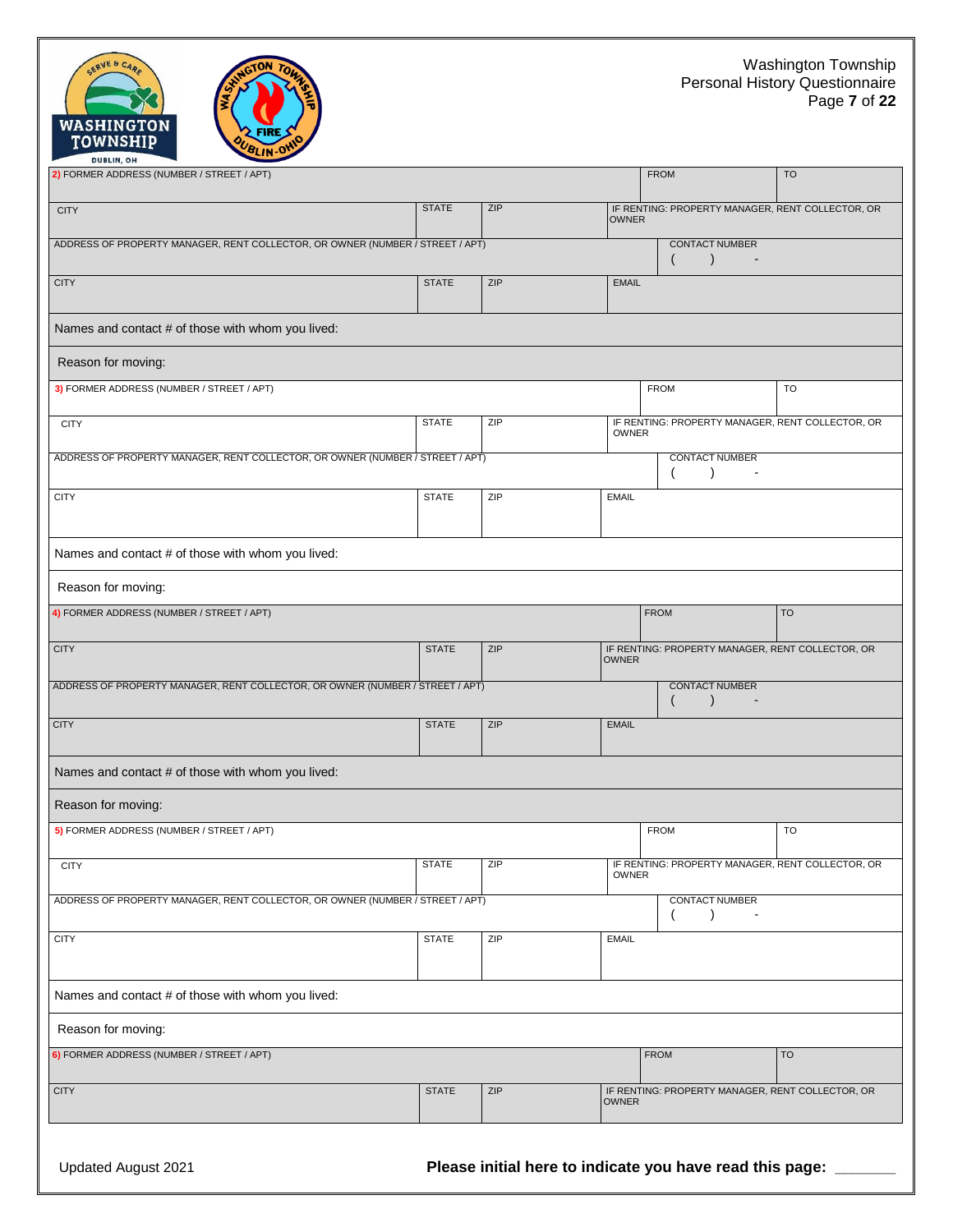



| <b>DUBLIN, UN</b><br>ADDRESS OF PROPERTY MANAGER, RENT COLLECTOR, OR OWNER (NUMBER / STREET / APT)                                                                                                                                     |              |                       |                | <b>CONTACT NUMBER</b><br>$\lambda$               |                                                |  |  |
|----------------------------------------------------------------------------------------------------------------------------------------------------------------------------------------------------------------------------------------|--------------|-----------------------|----------------|--------------------------------------------------|------------------------------------------------|--|--|
| <b>CITY</b>                                                                                                                                                                                                                            | <b>STATE</b> | ZIP                   | <b>EMAIL</b>   |                                                  |                                                |  |  |
| Names and contact # of those with whom you lived:                                                                                                                                                                                      |              |                       |                |                                                  |                                                |  |  |
| Reason for moving:                                                                                                                                                                                                                     |              |                       |                |                                                  |                                                |  |  |
| 7) FORMER ADDRESS (NUMBER / STREET / APT)                                                                                                                                                                                              |              |                       |                | <b>FROM</b>                                      | <b>TO</b>                                      |  |  |
| <b>CITY</b>                                                                                                                                                                                                                            | <b>STATE</b> | ZIP                   | <b>OWNER</b>   | IF RENTING: PROPERTY MANAGER, RENT COLLECTOR, OR |                                                |  |  |
| ADDRESS OF PROPERTY MANAGER, RENT COLLECTOR, OR OWNER (NUMBER / STREET / APT)                                                                                                                                                          |              |                       |                |                                                  | <b>CONTACT NUMBER</b><br>$\left($<br>$\lambda$ |  |  |
| <b>CITY</b>                                                                                                                                                                                                                            | <b>STATE</b> | ZIP                   | <b>EMAIL</b>   |                                                  |                                                |  |  |
| Names and contact # of those with whom you lived:                                                                                                                                                                                      |              |                       |                |                                                  |                                                |  |  |
| Reason for moving:                                                                                                                                                                                                                     |              |                       |                |                                                  |                                                |  |  |
| Provide contact information for all housemates / roommates with whom you have resided currently or previously. The space below is for<br>anyone you have not listed in the above contact spaces and for more space should you need it. |              |                       |                |                                                  |                                                |  |  |
| 1) NAME OF CURRENT / FORMER HOUSEMATE / ROOMMATE                                                                                                                                                                                       |              |                       |                | <b>CONTACT NUMBER</b>                            |                                                |  |  |
| CURRENT ADDRESS IF DIFFERENT                                                                                                                                                                                                           |              |                       | <b>STATE</b>   |                                                  | ZIP                                            |  |  |
| NATURE OF RELATIONSHIP (e.g. RELATIVE, FRIEND, COLLEGE DORM MATE etc.)                                                                                                                                                                 |              | <b>EMAIL</b>          |                |                                                  |                                                |  |  |
| 2) NAME OF CURRENT / FORMER HOUSEMATE / ROOMMATE                                                                                                                                                                                       |              | <b>CONTACT NUMBER</b> |                |                                                  |                                                |  |  |
| <b>CURRENT ADDRESS IF DIFFERENT</b>                                                                                                                                                                                                    |              |                       | <b>STATE</b>   |                                                  | ZIP                                            |  |  |
| NATURE OF RELATIONSHIP (e.g. RELATIVE, FRIEND, COLLEGE DORM MATE etc.)                                                                                                                                                                 |              | <b>EMAIL</b>          |                |                                                  |                                                |  |  |
| 3) NAME OF CURRENT / FORMER HOUSEMATE / ROOMMATE                                                                                                                                                                                       |              | <b>CONTACT NUMBER</b> | $\blacksquare$ |                                                  |                                                |  |  |
| <b>CURRENT ADDRESS IF DIFFERENT</b>                                                                                                                                                                                                    |              |                       | <b>STATE</b>   |                                                  | ZIP                                            |  |  |
| NATURE OF RELATIONSHIP (e.g. RELATIVE, FRIEND, COLLEGE DORM MATE etc.)                                                                                                                                                                 |              | <b>EMAIL</b>          |                |                                                  |                                                |  |  |
| 4) NAME OF CURRENT / FORMER HOUSEMATE / ROOMMATE                                                                                                                                                                                       |              | <b>CONTACT NUMBER</b> |                |                                                  |                                                |  |  |
| <b>CURRENT ADDRESS IF DIFFERENT</b>                                                                                                                                                                                                    |              |                       | <b>STATE</b>   |                                                  | ZIP                                            |  |  |
| NATURE OF RELATIONSHIP (e.g. RELATIVE, FRIEND, COLLEGE DORM MATE etc.)                                                                                                                                                                 |              | <b>EMAIL</b>          |                |                                                  |                                                |  |  |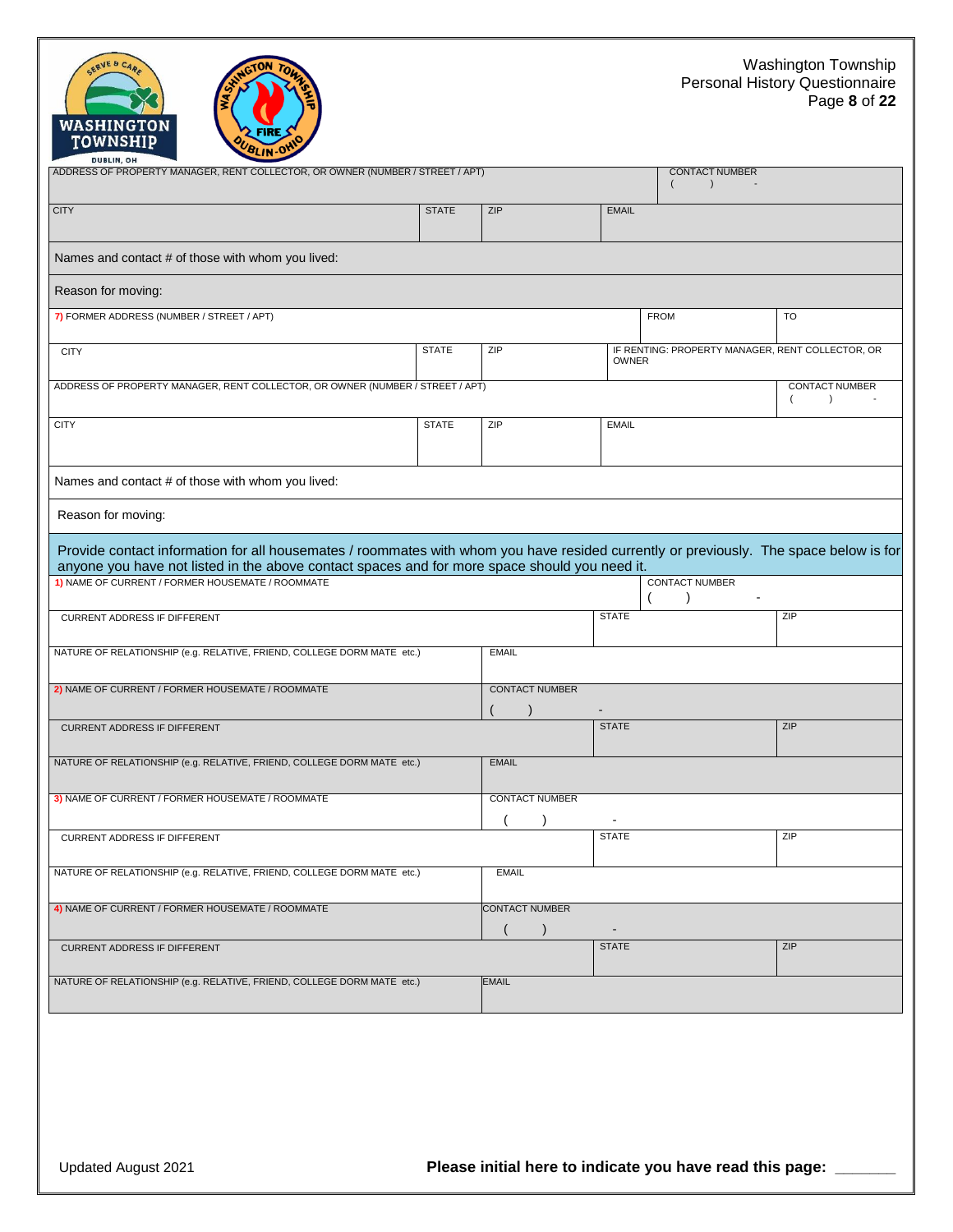| SERVE & CARE<br>GTON<br>WASHINGTON<br>FIRE<br><b>TOWNSHIP</b><br>BLIN-O<br><b>DUBLIN, OH</b>                                                                                                                                                                                                                                                                                                                                           |              |               |              |                                             |                                 |                                      | <b>Washington Township</b><br><b>Personal History Questionnaire</b> |                  | Page 9 of 22 |
|----------------------------------------------------------------------------------------------------------------------------------------------------------------------------------------------------------------------------------------------------------------------------------------------------------------------------------------------------------------------------------------------------------------------------------------|--------------|---------------|--------------|---------------------------------------------|---------------------------------|--------------------------------------|---------------------------------------------------------------------|------------------|--------------|
|                                                                                                                                                                                                                                                                                                                                                                                                                                        |              |               |              |                                             |                                 |                                      |                                                                     |                  | $\square$ No |
|                                                                                                                                                                                                                                                                                                                                                                                                                                        |              |               |              |                                             |                                 |                                      |                                                                     |                  | $\square$ No |
| If you answered yes the above questions, use the space below to explain (include when, where and circumstances):                                                                                                                                                                                                                                                                                                                       |              |               |              |                                             |                                 |                                      |                                                                     |                  |              |
| <b>SECTION 6: EXPERIENCE AND EMPLOYMENT</b><br>• List ALL jobs you have had, including part-time, temporary, self-employment and volunteer. (Begin with your most current. If more<br>space is needed, please use additional sheets of paper).<br>• If you have military experience, including reserve duty, enter your military base, assignments, or unit of assignment.<br>• List ALL periods of unemployment in excess of 30 days. |              |               |              |                                             |                                 |                                      |                                                                     |                  |              |
| 1) NAME OF CURRENT OR MOST RECENT EMPLOYER OR MILITARY UNIT                                                                                                                                                                                                                                                                                                                                                                            |              |               |              |                                             | <b>FROM</b>                     |                                      |                                                                     | <b>TO</b>        |              |
| ADDRESS (NUMBER / STREET OR BASE)                                                                                                                                                                                                                                                                                                                                                                                                      |              |               |              |                                             |                                 | SUPERVISOR                           |                                                                     |                  |              |
| <b>CITY</b>                                                                                                                                                                                                                                                                                                                                                                                                                            | <b>STATE</b> |               | ZIP          | <b>CONTACT NUMBER</b><br>$\overline{ }$     | $\lambda$                       |                                      |                                                                     | <b>EXT</b>       |              |
| <b>JOB TITLE</b>                                                                                                                                                                                                                                                                                                                                                                                                                       |              |               |              |                                             | <b>EMAIL</b>                    |                                      |                                                                     |                  |              |
| <b>DUTIES / ASSIGNMENTS</b>                                                                                                                                                                                                                                                                                                                                                                                                            |              |               |              |                                             | $\Box$ Full-Time<br>□ Volunteer |                                      | $\Box$ Part-Time<br>$\Box$ Self-employed $\Box$ Temporary           |                  |              |
| NAMES OF CO-WORKERS<br>1)                                                                                                                                                                                                                                                                                                                                                                                                              |              | 2)            |              |                                             |                                 |                                      | <b>REASON FOR WANTING TO</b><br>LEAVE                               |                  |              |
| IF YES, EXPLAIN:<br>Would there be a problem if we<br>contact your current employer?<br>$\Box$ Yes $\Box$ No                                                                                                                                                                                                                                                                                                                           |              |               |              |                                             |                                 |                                      |                                                                     |                  |              |
| A) PERIOD OF UNEMPLOYMENT<br>Check applicable:<br>$\Box$ Student<br>$\Box$ Between jobs<br>$\Box$ Leave of absence                                                                                                                                                                                                                                                                                                                     |              | $\Box$ Travel | $\Box$ Other |                                             |                                 | <b>FROM</b>                          |                                                                     | <b>TO</b>        |              |
| 2) NAME OF EMPLOYER OR MILITARY UNIT                                                                                                                                                                                                                                                                                                                                                                                                   |              |               |              |                                             | <b>FROM</b>                     |                                      |                                                                     | TO               |              |
| ADDRESS (NUMBER / STREET OR BASE)                                                                                                                                                                                                                                                                                                                                                                                                      |              |               |              | <b>SUPERVISOR</b>                           |                                 |                                      |                                                                     |                  |              |
| <b>CITY</b>                                                                                                                                                                                                                                                                                                                                                                                                                            |              | <b>STATE</b>  | ZIP          | CONTACT NUMBER<br>$\rightarrow$<br>$\left($ |                                 |                                      |                                                                     | <b>EXT</b>       |              |
| <b>JOB TITLE</b>                                                                                                                                                                                                                                                                                                                                                                                                                       |              |               |              | <b>EMAIL</b>                                |                                 |                                      |                                                                     |                  |              |
| <b>DUTIES / ASSIGNMENTS</b>                                                                                                                                                                                                                                                                                                                                                                                                            |              |               |              |                                             |                                 | $\Box$ Full-Time<br>$\Box$ Volunteer | $\Box$ Self-employed $\Box$ Temporary                               | $\Box$ Part-Time |              |
| NAMES OF CO-WORKERS<br>1)                                                                                                                                                                                                                                                                                                                                                                                                              | 2)           |               |              |                                             |                                 |                                      | REASON FOR WANTING TO LEAVE                                         |                  |              |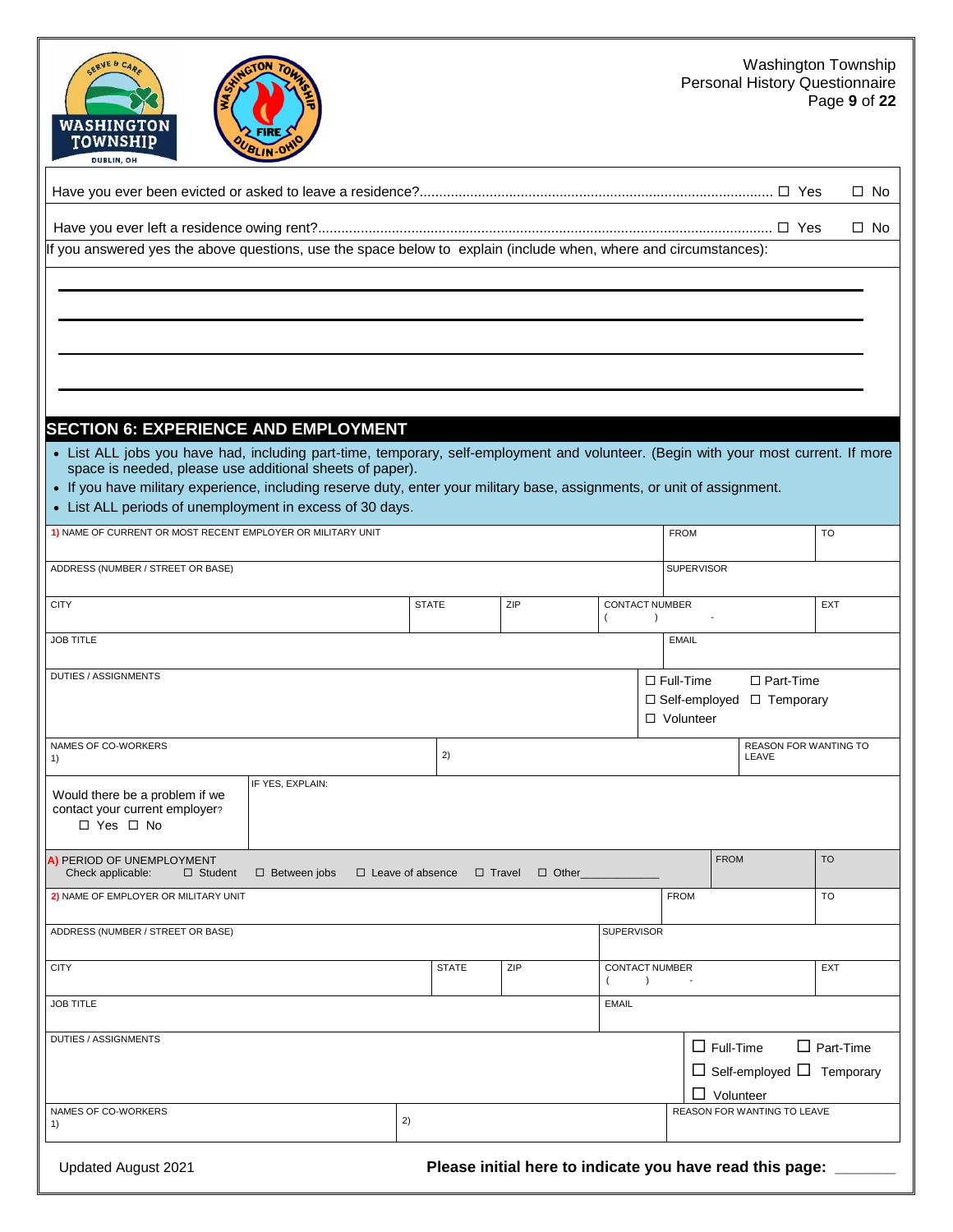| Washington Township<br>SERVE & CARE<br>NWGTON TO<br>Personal History Questionnaire<br>Page 10 of 22<br><b>WASHINGTON</b><br><b>FIRE</b><br><b>TOWNSHIP</b><br>BLIN OHIO<br>DUBLIN, OH |                     |                         |                         |                                                          |                                                                               |                                 |  |
|---------------------------------------------------------------------------------------------------------------------------------------------------------------------------------------|---------------------|-------------------------|-------------------------|----------------------------------------------------------|-------------------------------------------------------------------------------|---------------------------------|--|
| Would there be a problem if<br>we contact your current<br>employer?<br>$\Box$ Yes $\Box$ No                                                                                           | IF YES, EXPLAIN:    |                         |                         |                                                          |                                                                               |                                 |  |
| <b>B) PERIOD OF UNEMPLOYMENT</b><br>Check applicable:<br>$\Box$ Student<br>Other_                                                                                                     | $\Box$ Between jobs | $\Box$ Leave of absence | $\Box$ Travel<br>$\Box$ |                                                          | <b>FROM</b>                                                                   | <b>TO</b>                       |  |
| 3) NAME OF EMPLOYER OR MILITARY UNIT                                                                                                                                                  |                     |                         |                         | <b>FROM</b>                                              |                                                                               | <b>TO</b>                       |  |
| ADDRESS (NUMBER / STREET OR BASE)                                                                                                                                                     |                     |                         |                         | <b>SUPERVISOR</b>                                        |                                                                               |                                 |  |
| <b>CITY</b>                                                                                                                                                                           |                     | <b>STATE</b>            | ZIP                     | CONTACT NUMBER<br>$\rightarrow$<br>$\left($              | $\sim$                                                                        | <b>EXT</b>                      |  |
| <b>JOB TITLE</b>                                                                                                                                                                      |                     |                         |                         | <b>EMAIL</b>                                             |                                                                               |                                 |  |
| DUTIES / ASSIGNMENTS                                                                                                                                                                  |                     |                         |                         |                                                          | $\Box$ Full-Time<br>$\Box$ Self-employed $\Box$ Temporary<br>$\Box$ Volunteer | $\Box$ Part-Time                |  |
| NAMES OF CO-WORKERS<br>1)                                                                                                                                                             | 2)                  |                         |                         |                                                          | <b>REASON FOR WANTING TO LEAVE</b>                                            |                                 |  |
| Would there be a problem if<br>we contact your current<br>employer?<br>$\Box$ Yes $\Box$ No                                                                                           | IF YES, EXPLAIN:    |                         |                         |                                                          |                                                                               |                                 |  |
| C) PERIOD OF UNEMPLOYMENT<br>Check applicable:<br>$\Box$ Student<br>Other_                                                                                                            | $\Box$ Between jobs | $\Box$ Leave of absence | $\Box$ Travel<br>$\Box$ |                                                          | <b>FROM</b>                                                                   | <b>TO</b>                       |  |
| 4) NAME OF EMPLOYER OR MILITARY UNIT                                                                                                                                                  |                     |                         |                         |                                                          | <b>FROM</b>                                                                   | <b>TO</b>                       |  |
| ADDRESS (NUMBER / STREET OR BASE)                                                                                                                                                     |                     |                         |                         | <b>SUPERVISOR</b>                                        |                                                                               |                                 |  |
| <b>CITY</b>                                                                                                                                                                           |                     | <b>STATE</b>            | ZIP                     | <b>CONTACT NUMBER</b><br>$\left($<br>$\lambda$           | $\sim$                                                                        | <b>EXT</b>                      |  |
| <b>JOB TITLE</b>                                                                                                                                                                      |                     |                         |                         | <b>EMAIL</b>                                             |                                                                               |                                 |  |
| DUTIES / ASSIGNMENTS                                                                                                                                                                  |                     |                         |                         |                                                          | $\Box$ Full-Time<br>□ Self-employed<br>□ Volunteer                            | $\Box$ Part-Time<br>□ Temporary |  |
| NAMES OF CO-WORKERS<br>1)                                                                                                                                                             | 2)                  |                         |                         |                                                          | REASON FOR WANTING TO LEAVE                                                   |                                 |  |
| Would there be a problem if<br>we contact your current<br>employer?<br>$\Box$ Yes $\Box$ No                                                                                           | IF YES, EXPLAIN:    |                         |                         |                                                          |                                                                               |                                 |  |
| <b>D) PERIOD OF UNEMPLOYMENT</b><br>Check applicable:<br>$\Box$ Student<br>Other_                                                                                                     | $\Box$ Between jobs | $\Box$ Leave of absence | $\Box$ Travel<br>$\Box$ |                                                          | <b>FROM</b>                                                                   | <b>TO</b>                       |  |
| 5) NAME OF EMPLOYER OR MILITARY UNIT                                                                                                                                                  |                     |                         |                         |                                                          | <b>FROM</b>                                                                   | <b>TO</b>                       |  |
| ADDRESS (NUMBER / STREET OR BASE)                                                                                                                                                     |                     |                         |                         | <b>SUPERVISOR</b>                                        |                                                                               |                                 |  |
| <b>CITY</b>                                                                                                                                                                           |                     | <b>STATE</b>            | ZIP                     | <b>CONTACT NUMBER</b><br>$\rightarrow$<br>$\overline{ }$ |                                                                               | EXT                             |  |
|                                                                                                                                                                                       |                     |                         |                         |                                                          |                                                                               |                                 |  |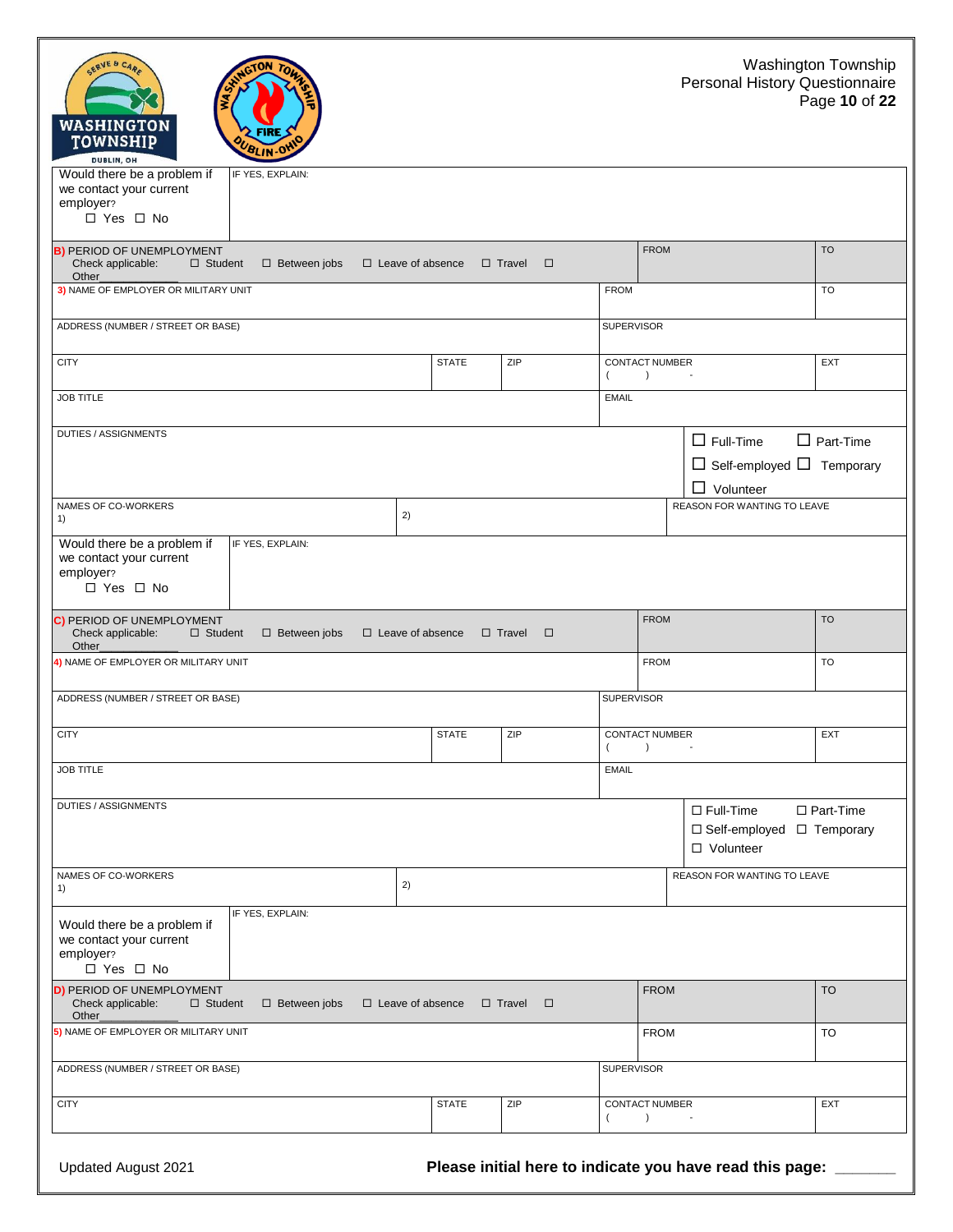| SERVE & CARE<br><b>WASHINGTON</b><br><b>TOWNSHIP</b><br>DUBLIN, OH                                       |                         |              |                         |                                                          |                                                                     | Washington Town<br><b>Personal History Questionr</b><br>Page 11 d |
|----------------------------------------------------------------------------------------------------------|-------------------------|--------------|-------------------------|----------------------------------------------------------|---------------------------------------------------------------------|-------------------------------------------------------------------|
| <b>JOB TITLE</b>                                                                                         |                         |              |                         | <b>EMAIL</b>                                             |                                                                     |                                                                   |
| DUTIES / ASSIGNMENTS                                                                                     |                         |              |                         |                                                          | $\Box$ Full-Time<br>$\Box$ Volunteer                                | $\Box$ Part-Time<br>$\Box$ Self-employed $\Box$ Tempora           |
| NAMES OF CO-WORKERS<br>1)                                                                                | 2)                      |              |                         |                                                          | REASON FOR WANTING TO LEAVE                                         |                                                                   |
| IF YES, EXPLAIN:<br>Would there be a problem if<br>we contact your current<br>employer?<br>□ Yes □ No    |                         |              |                         |                                                          |                                                                     |                                                                   |
| <b>E) PERIOD OF UNEMPLOYMENT</b><br>Check applicable:<br>$\Box$ Student<br>$\Box$ Between jobs<br>Other_ | $\Box$ Leave of absence | □ Travel     | $\Box$                  | <b>FROM</b>                                              |                                                                     | <b>TO</b>                                                         |
| 6) NAME OF EMPLOYER OR MILITARY UNIT                                                                     |                         |              |                         | <b>FROM</b>                                              |                                                                     | <b>TO</b>                                                         |
| ADDRESS (NUMBER / STREET OR BASE)                                                                        |                         |              |                         | <b>SUPERVISOR</b>                                        |                                                                     |                                                                   |
| <b>CITY</b>                                                                                              |                         | <b>STATE</b> | ZIP                     | <b>CONTACT NUMBER</b><br>$\overline{ }$<br>$\rightarrow$ |                                                                     | EXT                                                               |
| <b>JOB TITLE</b>                                                                                         |                         |              |                         | <b>EMAIL</b>                                             |                                                                     |                                                                   |
| <b>DUTIES / ASSIGNMENTS</b><br>NAMES OF CO-WORKERS                                                       | 2)                      |              |                         |                                                          | $\Box$ Full-Time<br>$\Box$ Volunteer<br>REASON FOR WANTING TO LEAVE | $\Box$ Part-Time<br>$\Box$ Self-employed $\Box$ Tempora           |
| 1)                                                                                                       |                         |              |                         |                                                          |                                                                     |                                                                   |
| IF YES, EXPLAIN:<br>Would there be a problem if<br>we contact your current<br>employer?<br>□ Yes □ No    |                         |              |                         |                                                          |                                                                     |                                                                   |
| F) PERIOD OF UNEMPLOYMENT<br>Check applicable:<br>$\Box$ Student<br>$\Box$ Between jobs<br>Other_        | $\Box$ Leave of absence |              | $\Box$ Travel<br>$\Box$ | <b>FROM</b>                                              |                                                                     | <b>TO</b>                                                         |
| 7) NAME OF EMPLOYER OR MILITARY UNIT                                                                     |                         |              |                         | <b>FROM</b>                                              |                                                                     | TO                                                                |
| ADDRESS (NUMBER / STREET OR BASE)                                                                        |                         |              |                         | <b>SUPERVISOR</b>                                        |                                                                     |                                                                   |
| <b>CITY</b>                                                                                              |                         | <b>STATE</b> | ZIP                     | CONTACT NUMBER                                           |                                                                     | EXT                                                               |

 $\Box$  Self-employed  $\Box$  Temporary

| Would there be a problem if<br>we contact your current<br>employer?<br>□ Yes □ No                 | IF YES, EXPLAIN:    |                         |              |                         |                                                       |             |                                      |                                                           |
|---------------------------------------------------------------------------------------------------|---------------------|-------------------------|--------------|-------------------------|-------------------------------------------------------|-------------|--------------------------------------|-----------------------------------------------------------|
| <b>E) PERIOD OF UNEMPLOYMENT</b><br>Check applicable:<br>$\Box$ Student<br>Other_                 | $\Box$ Between jobs | $\Box$ Leave of absence |              | $\Box$ Travel<br>$\Box$ |                                                       | <b>FROM</b> |                                      | <b>TO</b>                                                 |
| 6) NAME OF EMPLOYER OR MILITARY UNIT                                                              |                     |                         |              |                         |                                                       | <b>FROM</b> |                                      | TO                                                        |
| ADDRESS (NUMBER / STREET OR BASE)                                                                 |                     |                         |              |                         | <b>SUPERVISOR</b>                                     |             |                                      |                                                           |
| <b>CITY</b>                                                                                       |                     |                         | <b>STATE</b> | ZIP                     | <b>CONTACT NUMBER</b><br>$\left( \right)$<br>(        |             |                                      | EXT                                                       |
| <b>JOB TITLE</b>                                                                                  |                     |                         |              |                         | <b>EMAIL</b>                                          |             |                                      |                                                           |
| <b>DUTIES / ASSIGNMENTS</b>                                                                       |                     |                         |              |                         |                                                       |             | $\Box$ Full-Time<br>$\Box$ Volunteer | $\Box$ Part-Time<br>$\Box$ Self-employed $\Box$ Temporary |
| NAMES OF CO-WORKERS<br>1)                                                                         |                     | 2)                      |              |                         |                                                       |             | REASON FOR WANTING TO LEAVE          |                                                           |
| Would there be a problem if<br>we contact your current<br>employer?<br>$\Box$ Yes $\Box$ No       | IF YES, EXPLAIN:    |                         |              |                         |                                                       |             |                                      |                                                           |
| F) PERIOD OF UNEMPLOYMENT<br>Check applicable:<br>$\Box$ Student<br>Other_                        | $\Box$ Between jobs | $\Box$ Leave of absence |              | $\Box$ Travel<br>$\Box$ |                                                       | <b>FROM</b> |                                      | <b>TO</b>                                                 |
| 7) NAME OF EMPLOYER OR MILITARY UNIT                                                              |                     |                         |              |                         |                                                       | <b>FROM</b> |                                      | <b>TO</b>                                                 |
| ADDRESS (NUMBER / STREET OR BASE)                                                                 |                     |                         |              |                         | <b>SUPERVISOR</b>                                     |             |                                      |                                                           |
| <b>CITY</b>                                                                                       |                     |                         | <b>STATE</b> | ZIP                     | <b>CONTACT NUMBER</b><br>$\left( \right)$<br>$\left($ |             |                                      | EXT                                                       |
| <b>JOB TITLE</b>                                                                                  |                     |                         |              |                         | <b>EMAIL</b>                                          |             |                                      |                                                           |
| DUTIES / ASSIGNMENTS                                                                              |                     |                         |              |                         |                                                       |             | $\Box$ Full-Time<br>□ Volunteer      | $\Box$ Part-Time<br>$\Box$ Self-employed $\Box$ Temporary |
| NAMES OF CO-WORKERS<br>1)                                                                         |                     | 2)                      |              |                         |                                                       |             | REASON FOR WANTING TO LEAVE          |                                                           |
| Would there be a problem if<br>we contact your current<br>employer?<br>$\Box$ Yes<br>$\square$ No | IF YES, EXPLAIN:    |                         |              |                         |                                                       |             |                                      |                                                           |
|                                                                                                   |                     |                         |              |                         |                                                       |             |                                      |                                                           |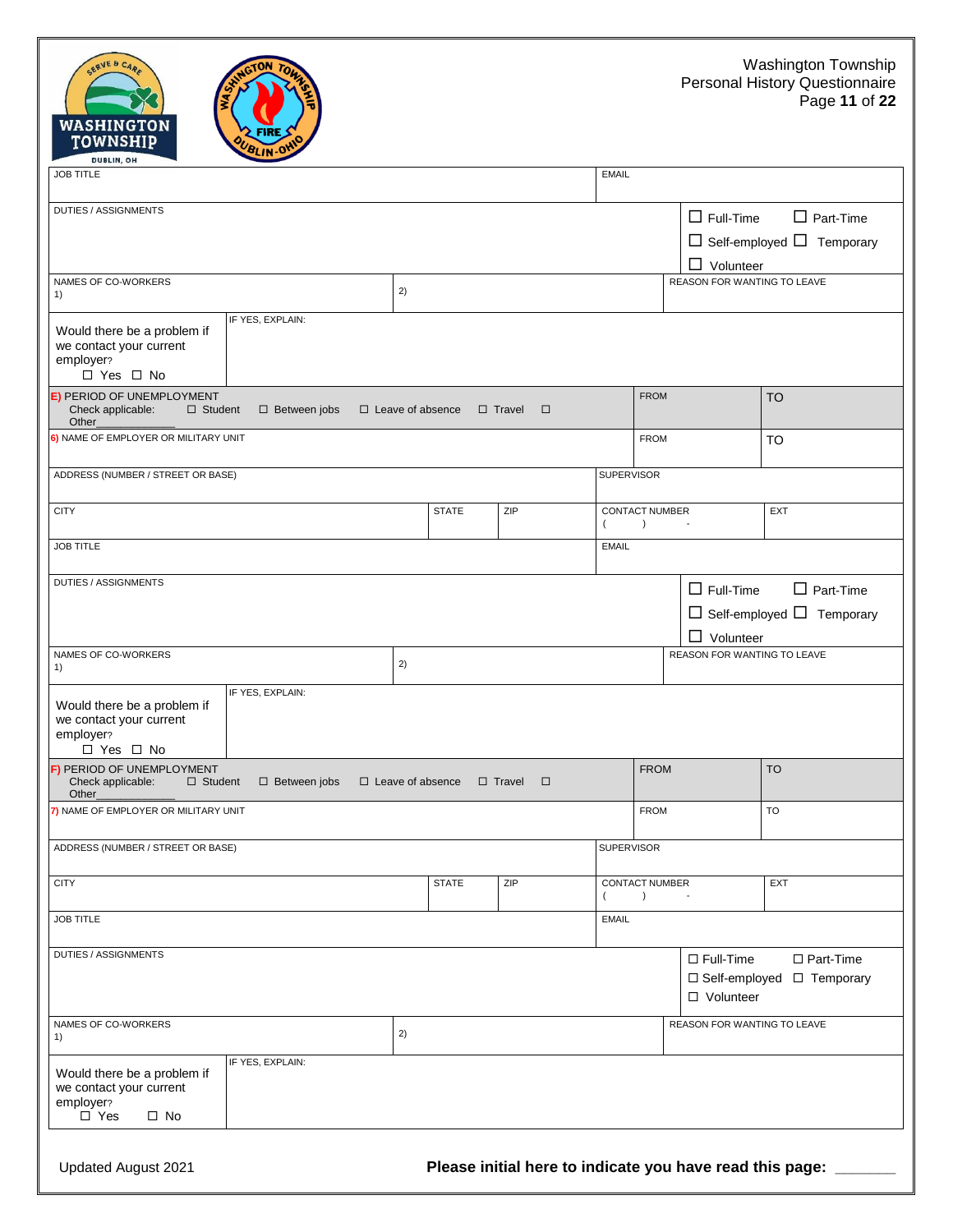|             | Washington Township<br>Personal History Questionnaire<br>Page 12 of 22 |
|-------------|------------------------------------------------------------------------|
| <b>FROM</b> | <b>TO</b>                                                              |

| <b>G) PERIOD OF UNEMPLOYMENT</b><br>Check applicable:<br>$\Box$ Student<br>Other                     | $\Box$ Between jobs |    | $\Box$ Leave of absence | $\Box$ Travel<br>□      |                   | <b>FROM</b>                               |                                 | <b>TO</b>                                            |
|------------------------------------------------------------------------------------------------------|---------------------|----|-------------------------|-------------------------|-------------------|-------------------------------------------|---------------------------------|------------------------------------------------------|
| 8) NAME OF EMPLOYER OR MILITARY UNIT                                                                 |                     |    |                         |                         |                   | <b>FROM</b>                               |                                 | TO                                                   |
| ADDRESS (NUMBER / STREET OR BASE)                                                                    |                     |    |                         |                         | <b>SUPERVISOR</b> |                                           |                                 |                                                      |
| <b>CITY</b>                                                                                          |                     |    | <b>STATE</b>            | ZIP                     | $\left($          | CONTACT NUMBER<br>$\left( \right)$        |                                 | <b>EXT</b>                                           |
| <b>JOB TITLE</b>                                                                                     |                     |    |                         |                         | <b>EMAIL</b>      |                                           |                                 |                                                      |
| DUTIES / ASSIGNMENTS                                                                                 |                     |    |                         |                         |                   |                                           | $\Box$ Full-Time<br>□ Volunteer | □ Part-Time<br>$\Box$ Self-employed $\Box$ Temporary |
| NAMES OF CO-WORKERS<br>1)                                                                            |                     | 2) |                         |                         |                   |                                           | REASON FOR WANTING TO LEAVE     |                                                      |
| Would there be a problem if<br>we contact your current<br>employer?<br>□ Yes □ No                    | IF YES, EXPLAIN:    |    |                         |                         |                   |                                           |                                 |                                                      |
| H) PERIOD OF UNEMPLOYMENT<br>Check applicable:<br>$\Box$ Student<br>Other_                           | $\Box$ Between jobs |    | $\Box$ Leave of absence | $\Box$ Travel<br>$\Box$ |                   | <b>FROM</b>                               |                                 | <b>TO</b>                                            |
| 9) NAME OF EMPLOYER OR MILITARY UNIT                                                                 |                     |    |                         |                         |                   | <b>FROM</b>                               |                                 | TO                                                   |
| ADDRESS (NUMBER / STREET OR BASE)                                                                    |                     |    |                         |                         | <b>SUPERVISOR</b> |                                           |                                 |                                                      |
| <b>CITY</b>                                                                                          |                     |    | <b>STATE</b>            | ZIP                     | $\left($          | CONTACT NUMBER<br>$\rightarrow$           | $\overline{\phantom{a}}$        | <b>EXT</b>                                           |
| <b>JOB TITLE</b>                                                                                     |                     |    |                         |                         | <b>EMAIL</b>      |                                           |                                 |                                                      |
| <b>DUTIES / ASSIGNMENTS</b>                                                                          |                     |    |                         |                         |                   |                                           | $\Box$ Full-Time<br>□ Volunteer | □ Part-Time<br>□ Self-employed □ Temporary           |
| NAMES OF CO-WORKERS<br>1)                                                                            |                     | 2) |                         |                         |                   |                                           | REASON FOR WANTING TO LEAVE     |                                                      |
| Would there be a problem if<br>we contact your current<br>employer?<br>$\square$ Yes<br>$\square$ No | IF YES, EXPLAIN:    |    |                         |                         |                   |                                           |                                 |                                                      |
| I) PERIOD OF UNEMPLOYMENT<br>Check applicable:<br>$\Box$ Student<br>Other_                           | $\Box$ Between jobs |    | $\Box$ Leave of absence | $\Box$ Travel<br>$\Box$ |                   | <b>FROM</b>                               |                                 | <b>TO</b>                                            |
| 10) NAME OF EMPLOYER OR MILITARY UNIT                                                                |                     |    |                         |                         |                   | <b>FROM</b>                               |                                 | <b>TO</b>                                            |
| ADDRESS (NUMBER / STREET OR BASE)                                                                    |                     |    |                         |                         | <b>SUPERVISOR</b> |                                           |                                 |                                                      |
| <b>CITY</b>                                                                                          |                     |    | <b>STATE</b>            | ZIP                     | $\left($          | <b>CONTACT NUMBER</b><br>$\left( \right)$ |                                 | EXT                                                  |
| <b>JOB TITLE</b>                                                                                     |                     |    |                         |                         | <b>EMAIL</b>      |                                           |                                 |                                                      |
|                                                                                                      |                     |    |                         |                         |                   |                                           |                                 |                                                      |

SERVE & CARE

WASHINGTON<br>TOWNSHIP

**FIRE** BLIN-O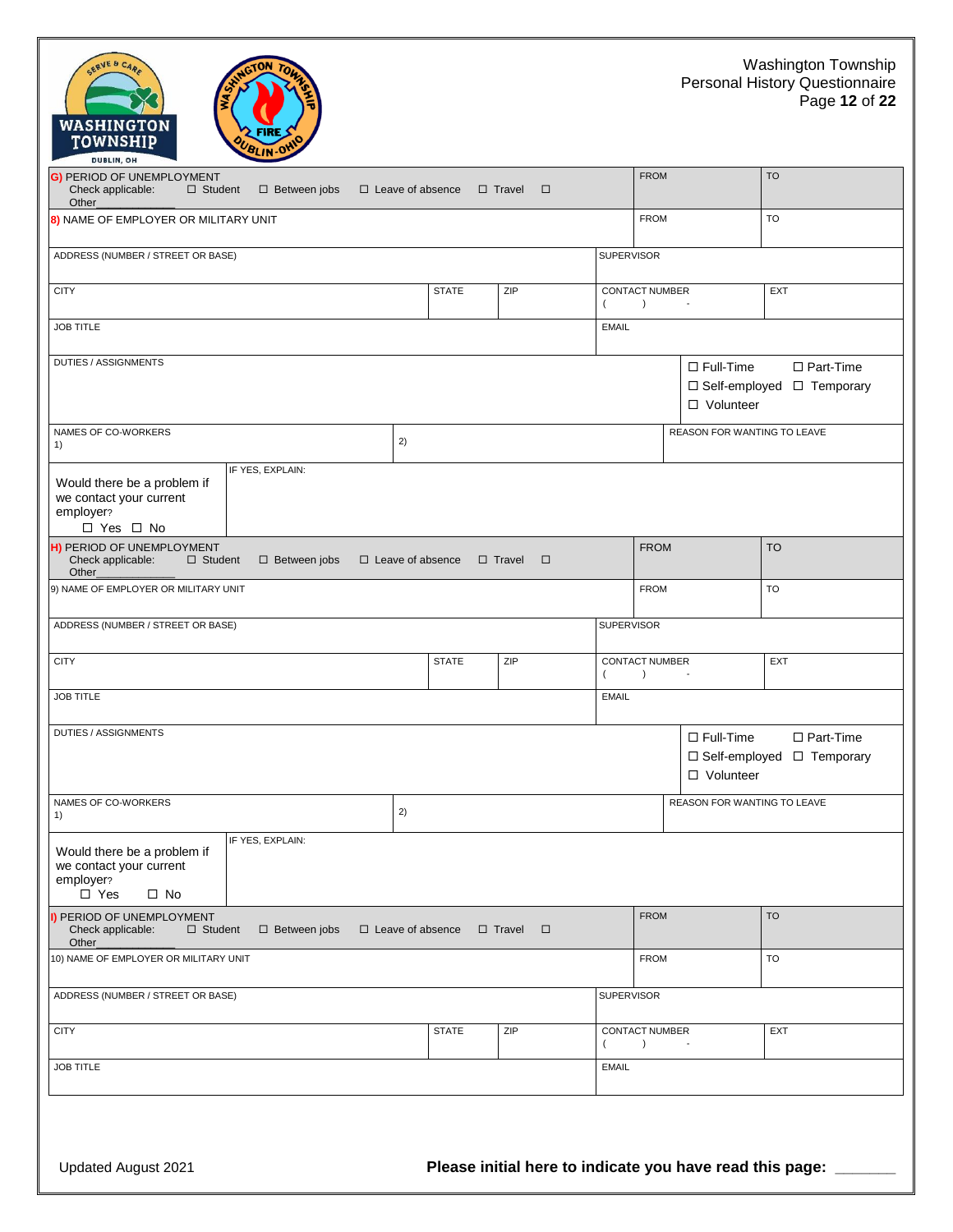



| DUTIES / ASSIGNMENTS                                                                                                                                                                |                         |              |                         |                   |                                           | $\Box$ Full-Time<br>□ Volunteer | $\Box$ Part-Time<br>□ Self-employed □ Temporary |  |
|-------------------------------------------------------------------------------------------------------------------------------------------------------------------------------------|-------------------------|--------------|-------------------------|-------------------|-------------------------------------------|---------------------------------|-------------------------------------------------|--|
| NAMES OF CO-WORKERS<br>1)                                                                                                                                                           | 2)                      |              |                         |                   |                                           |                                 | REASON FOR WANTING TO LEAVE                     |  |
| IF YES, EXPLAIN:<br>Would there be a problem if<br>we contact your current<br>employer?<br>$\square$ Yes<br>$\square$ No                                                            |                         |              |                         |                   |                                           |                                 |                                                 |  |
| J) PERIOD OF UNEMPLOYMENT<br><b>FROM</b><br><b>TO</b><br>Check applicable:<br>$\Box$ Student<br>$\Box$ Between jobs<br>$\Box$ Leave of absence<br>$\Box$ Travel<br>$\Box$<br>Other_ |                         |              |                         |                   |                                           |                                 |                                                 |  |
| 11) NAME OF EMPLOYER OR MILITARY UNIT                                                                                                                                               |                         |              |                         |                   | <b>FROM</b>                               |                                 | <b>TO</b>                                       |  |
| ADDRESS (NUMBER / STREET OR BASE)                                                                                                                                                   |                         |              |                         | <b>SUPERVISOR</b> |                                           |                                 |                                                 |  |
| <b>CITY</b>                                                                                                                                                                         |                         | <b>STATE</b> | ZIP                     | $\left($          | <b>CONTACT NUMBER</b><br>$\left( \right)$ |                                 | EXT                                             |  |
| <b>JOB TITLE</b>                                                                                                                                                                    |                         |              |                         | <b>EMAIL</b>      |                                           |                                 |                                                 |  |
| DUTIES / ASSIGNMENTS<br>$\Box$ Full-Time<br>□ Part-Time<br>□ Self-employed □ Temporary<br>□ Volunteer                                                                               |                         |              |                         |                   |                                           |                                 |                                                 |  |
| NAMES OF CO-WORKERS<br>1)                                                                                                                                                           | 2)                      |              |                         |                   |                                           | REASON FOR WANTING TO LEAVE     |                                                 |  |
| IF YES, EXPLAIN:<br>Would there be a problem if<br>we contact your current<br>employer?<br>$\Box$ Yes<br>$\square$ No                                                               |                         |              |                         |                   |                                           |                                 |                                                 |  |
| K) PERIOD OF UNEMPLOYMENT<br>Check applicable:<br>$\Box$ Student<br>$\square$ Between jobs<br>Other_                                                                                | $\Box$ Leave of absence |              | $\Box$ Travel<br>$\Box$ |                   | <b>FROM</b>                               |                                 | <b>TO</b>                                       |  |
| 12) NAME OF EMPLOYER OR MILITARY UNIT                                                                                                                                               |                         |              |                         |                   | <b>FROM</b>                               |                                 | <b>TO</b>                                       |  |
| ADDRESS (NUMBER / STREET OR BASE)                                                                                                                                                   |                         |              |                         | <b>SUPERVISOR</b> |                                           |                                 |                                                 |  |
| <b>CITY</b>                                                                                                                                                                         |                         | <b>STATE</b> | ZIP                     | $\overline{ }$    | <b>CONTACT NUMBER</b><br>$\left( \right)$ | $\overline{\phantom{a}}$        | EXT                                             |  |
| <b>JOB TITLE</b>                                                                                                                                                                    |                         |              |                         | <b>EMAIL</b>      |                                           |                                 |                                                 |  |
| <b>DUTIES / ASSIGNMENTS</b><br>$\Box$ Full-Time<br>□ Part-Time<br>□ Self-employed □ Temporary<br>□ Volunteer                                                                        |                         |              |                         |                   |                                           |                                 |                                                 |  |
| NAMES OF CO-WORKERS<br>REASON FOR WANTING TO LEAVE<br>2)<br>1)                                                                                                                      |                         |              |                         |                   |                                           |                                 |                                                 |  |
| IF YES, EXPLAIN:<br>Would there be a problem if<br>we contact your current<br>employer?<br>$\square$ Yes<br>$\square$ No                                                            |                         |              |                         |                   |                                           |                                 |                                                 |  |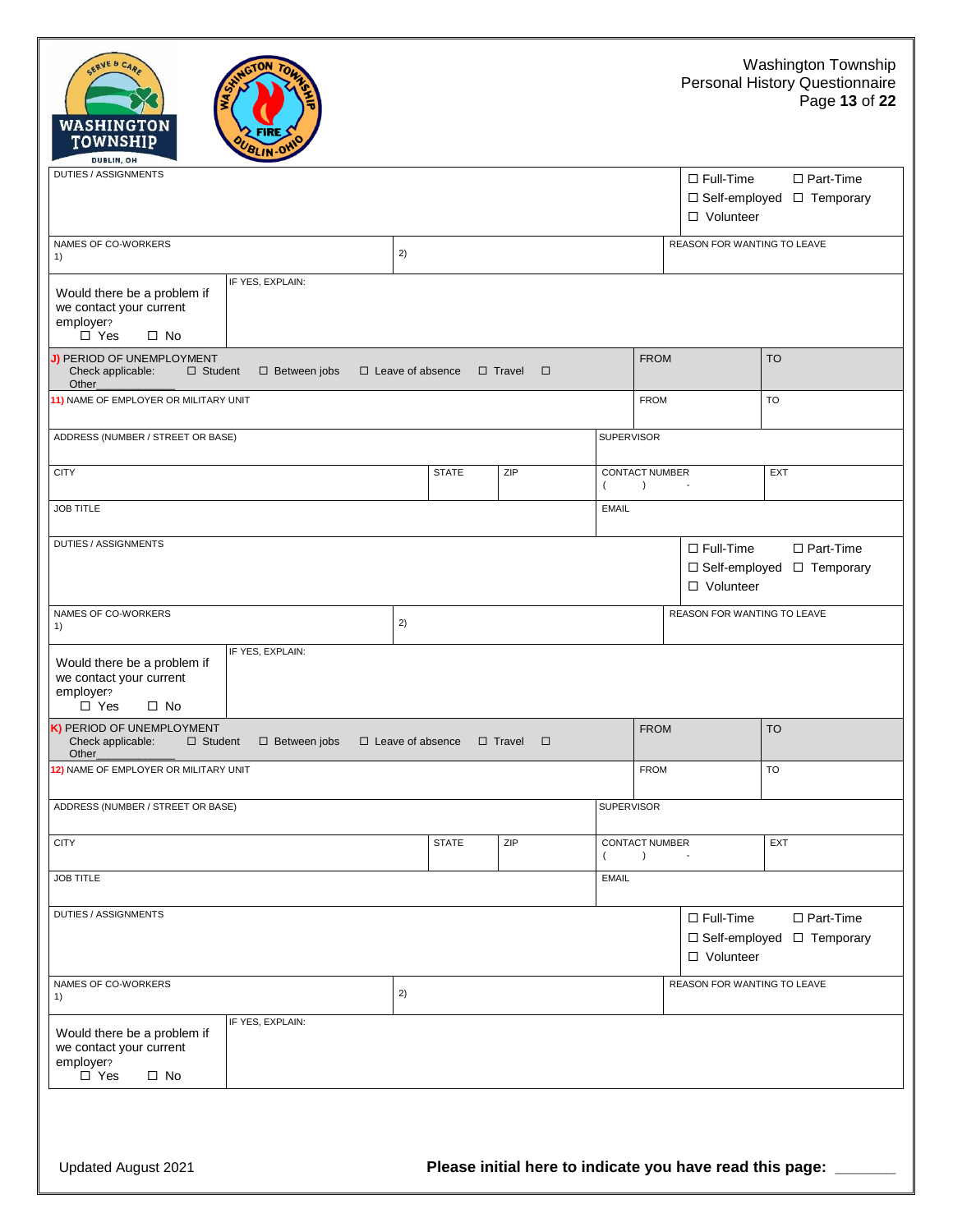#### Washington Township Personal History Questionnaire Page **14** of **22**

| <b>FIRE</b><br>TOWNSHIP<br>BLIN-O<br><b>DUBLIN, OH</b>                                                                                                                                                                                                                                                                                                      |               |           |
|-------------------------------------------------------------------------------------------------------------------------------------------------------------------------------------------------------------------------------------------------------------------------------------------------------------------------------------------------------------|---------------|-----------|
| Have you ever been disciplined at work? (including written warnings, formal letters of counseling, reprimands,<br>suspensions, reductions in pay, reassignments or demotions)                                                                                                                                                                               | $\Box$ Yes    | $\Box$ No |
| Have you ever been involuntarily terminated, released from probation, or asked to resign from any place of<br>employment?                                                                                                                                                                                                                                   | $\Box$ Yes    | $\Box$ No |
| Were you ever involved in a physical/verbal altercation with a supervisor, co-worker, or customer?                                                                                                                                                                                                                                                          | $\Box$ Yes    | $\Box$ No |
| Have you ever quit without giving proper notice?                                                                                                                                                                                                                                                                                                            | $\Box$ Yes    | $\Box$ No |
| Have you ever resigned in lieu of termination?                                                                                                                                                                                                                                                                                                              | $\Box$ Yes    | $\Box$ No |
| Have you ever been accused of discrimination (such as sexual harassment, racial bias, sexual orientation<br>harassment, etc.) by a co-worker, superior, subordinate or customer?                                                                                                                                                                            | $\Box$ Yes    | $\Box$ No |
| Were you ever the subject of a written complaint at work?                                                                                                                                                                                                                                                                                                   | □<br>Yes      | $\Box$ No |
| Have you ever been counseled at work due to lateness or absences?                                                                                                                                                                                                                                                                                           | □ Yes         | $\Box$ No |
| Did you ever receive an unsatisfactory performance review?                                                                                                                                                                                                                                                                                                  | $\Box$ Yes    | $\Box$ No |
| Have you every disclosed, sold, released or given away legally confidential information?                                                                                                                                                                                                                                                                    | $\Box$ Yes    | $\Box$ No |
| Have you ever called in sick when you were neither sick nor caring for a sick family member?<br>If yes, how many sick days have you used in the past five years which were not due to illness?<br>If you answered yes to any of the above questions., explain (include when, where and circumstances; indicate corresponding investigation number, if any): | $\Box$ Yes    | $\Box$ No |
|                                                                                                                                                                                                                                                                                                                                                             |               |           |
| In the past three (3) years, have you been absent or tardy to work due to drug and/or alcohol consumption?                                                                                                                                                                                                                                                  |               |           |
|                                                                                                                                                                                                                                                                                                                                                             | $\Box$ Yes    | $\Box$ No |
| Has your work performance ever been affected by your use of drugs and/or alcohol?                                                                                                                                                                                                                                                                           | $\square$ Yes | $\Box$ No |
| If yes, provide the dates, name of employer and circumstances:                                                                                                                                                                                                                                                                                              |               |           |
|                                                                                                                                                                                                                                                                                                                                                             |               |           |
| In the past three (3) years, have you been warned by an employer about your drinking and/or drug habits and the<br>impact on your performance?                                                                                                                                                                                                              | □ Yes         | ⊟ No      |
| If yes, provide the dates, name of employer and circumstances:                                                                                                                                                                                                                                                                                              |               |           |
|                                                                                                                                                                                                                                                                                                                                                             |               |           |
|                                                                                                                                                                                                                                                                                                                                                             |               |           |

GERVE & CAR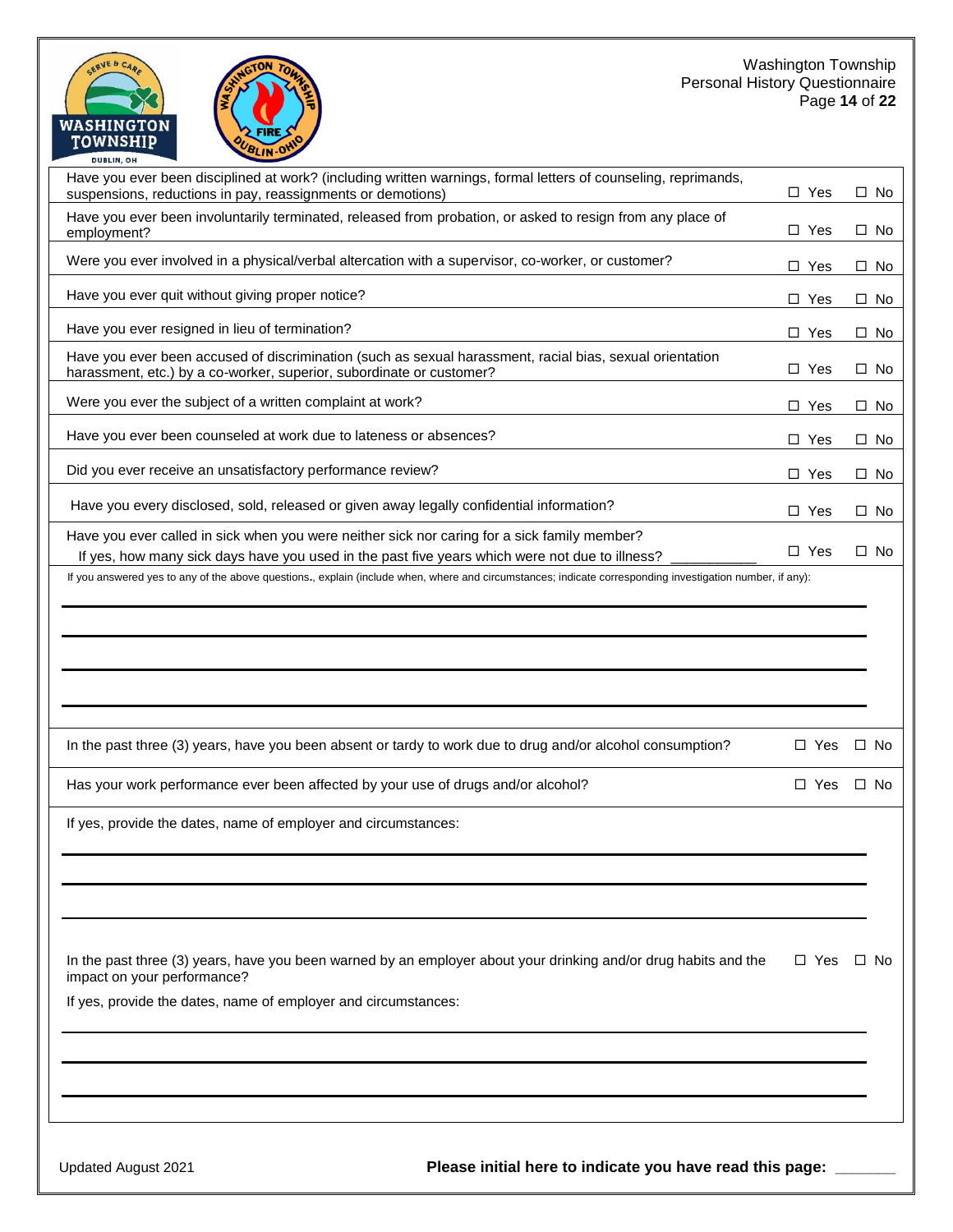

| <b>SECTION 7: MILITARY EXPERIENCE</b>                                                                                                                             |                                                                                                                                                                                         |                                                                                                                                                                                                         |                              |                          |     |                                      |              |
|-------------------------------------------------------------------------------------------------------------------------------------------------------------------|-----------------------------------------------------------------------------------------------------------------------------------------------------------------------------------------|---------------------------------------------------------------------------------------------------------------------------------------------------------------------------------------------------------|------------------------------|--------------------------|-----|--------------------------------------|--------------|
| Are you currently or previously enlisted in the United States military?                                                                                           |                                                                                                                                                                                         |                                                                                                                                                                                                         |                              |                          |     | $\Box$ Yes                           | $\square$ No |
| <b>BRANCH OF SERVICE</b>                                                                                                                                          |                                                                                                                                                                                         |                                                                                                                                                                                                         |                              | DATES OF SERVICE<br>From |     | To                                   |              |
| <b>TYPE OF</b><br>DISCHARGE:                                                                                                                                      | □ General<br>$\Box$ OTH (Other than Honorable)<br>□ Bad Conduct<br>$\Box$ Entry Level $\Box$ Honorable<br>$\Box$ Dishonorable Re-entry Code (1-4) if applicable - refer to your DD-214: |                                                                                                                                                                                                         |                              |                          |     |                                      |              |
| Are you currently participating in one of the following?<br>Guard                                                                                                 |                                                                                                                                                                                         |                                                                                                                                                                                                         | □ Military Reserve□ National |                          |     | If checked, date obligation ends:    |              |
| Have you ever been the subject of any judicial or non-judicial disciplinary action (such as, court martial, captain's mast,<br>office hours, company punishment)? |                                                                                                                                                                                         |                                                                                                                                                                                                         |                              |                          |     | □ Yes                                | $\Box$ No    |
| Were you ever denied a security clearance, or had a clearance revoked, suspended or downgraded?                                                                   |                                                                                                                                                                                         |                                                                                                                                                                                                         |                              |                          |     | $\Box$ Yes                           | □ No         |
|                                                                                                                                                                   |                                                                                                                                                                                         | If you answered yes to the above questions, please explain (include dates and circumstances):                                                                                                           |                              |                          |     |                                      |              |
|                                                                                                                                                                   |                                                                                                                                                                                         |                                                                                                                                                                                                         |                              |                          |     |                                      |              |
|                                                                                                                                                                   |                                                                                                                                                                                         |                                                                                                                                                                                                         |                              |                          |     |                                      |              |
|                                                                                                                                                                   |                                                                                                                                                                                         |                                                                                                                                                                                                         |                              |                          |     |                                      |              |
|                                                                                                                                                                   |                                                                                                                                                                                         |                                                                                                                                                                                                         |                              |                          |     |                                      |              |
|                                                                                                                                                                   |                                                                                                                                                                                         |                                                                                                                                                                                                         |                              |                          |     |                                      |              |
| <b>SECTION 8: REFERENCES</b>                                                                                                                                      |                                                                                                                                                                                         |                                                                                                                                                                                                         |                              |                          |     |                                      |              |
|                                                                                                                                                                   |                                                                                                                                                                                         | List 5-10 people who know you well, such as social and family friends, co-workers, military acquaintances. Do not include<br>relatives, employers or housemates, or other individuals listed elsewhere. |                              |                          |     |                                      |              |
|                                                                                                                                                                   |                                                                                                                                                                                         | Provide all Applicable information in the spaces below.                                                                                                                                                 |                              |                          |     |                                      |              |
|                                                                                                                                                                   |                                                                                                                                                                                         | If more space is needed, continue your response on additional sheets of paper.                                                                                                                          |                              |                          |     |                                      |              |
| 1) NAME                                                                                                                                                           |                                                                                                                                                                                         | HOME ADDRESS (NUMBER / STREET / APT)                                                                                                                                                                    |                              | CITY                     |     | <b>STATE</b>                         | ZIP          |
| HOME PHONE                                                                                                                                                        |                                                                                                                                                                                         | WORK ADDRESS (NUMBER / STREET / APT)                                                                                                                                                                    |                              | <b>CITY</b>              |     | <b>STATE</b>                         | ZIP          |
| <b>WORK PHONE</b>                                                                                                                                                 | <b>CELL PHONE</b>                                                                                                                                                                       |                                                                                                                                                                                                         | <b>EMAIL</b>                 |                          |     |                                      |              |
| HOW DO YOU KNOW THIS PERSON? (FOR EXAMPLE: FRIEND, TEACHER, FAMILY FRIEND, CO-WORKER)                                                                             |                                                                                                                                                                                         |                                                                                                                                                                                                         |                              |                          |     | HOW LONG HAVE YOU KNOWN THIS PERSON? |              |
|                                                                                                                                                                   |                                                                                                                                                                                         |                                                                                                                                                                                                         |                              |                          |     |                                      |              |
| 2) NAME                                                                                                                                                           |                                                                                                                                                                                         | HOME ADDRESS (NUMBER / STREET / APT)                                                                                                                                                                    |                              | <b>CITY</b>              |     | <b>STATE</b>                         | ZIP          |
| <b>HOME PHONE</b>                                                                                                                                                 |                                                                                                                                                                                         | WORK ADDRESS (NUMBER / STREET / APT)                                                                                                                                                                    |                              | CITY                     |     | <b>STATE</b>                         | <b>ZIP</b>   |
| <b>WORK PHONE</b>                                                                                                                                                 | <b>CELL PHONE</b>                                                                                                                                                                       |                                                                                                                                                                                                         | <b>EMAIL</b>                 |                          |     |                                      |              |
| HOW DO YOU KNOW THIS PERSON? (FOR EXAMPLE: FRIEND, TEACHER, FAMILY FRIEND, CO-WORKER)                                                                             | $\rightarrow$                                                                                                                                                                           |                                                                                                                                                                                                         |                              |                          |     |                                      |              |
|                                                                                                                                                                   |                                                                                                                                                                                         |                                                                                                                                                                                                         |                              |                          |     | HOW LONG HAVE YOU KNOWN THIS PERSON? |              |
| 3) NAME                                                                                                                                                           |                                                                                                                                                                                         | HOME ADDRESS (NUMBER / STREET / APT)                                                                                                                                                                    |                              | CITY                     |     | <b>STATE</b>                         | ZIP          |
| WORK ADDRESS (NUMBER / STREET / APT)                                                                                                                              |                                                                                                                                                                                         | <b>CITY</b>                                                                                                                                                                                             |                              | <b>STATE</b>             | ZIP |                                      |              |
| <b>CELL PHONE</b><br>$\left($                                                                                                                                     | <b>EMAIL</b>                                                                                                                                                                            |                                                                                                                                                                                                         |                              |                          |     |                                      |              |
| HOW DO YOU KNOW THIS PERSON? (FOR EXAMPLE: FRIEND, TEACHER, FAMILY FRIEND, CO-WORKER)                                                                             |                                                                                                                                                                                         |                                                                                                                                                                                                         |                              |                          |     | HOW LONG HAVE YOU KNOWN THIS PERSON? |              |
|                                                                                                                                                                   |                                                                                                                                                                                         |                                                                                                                                                                                                         |                              |                          |     |                                      |              |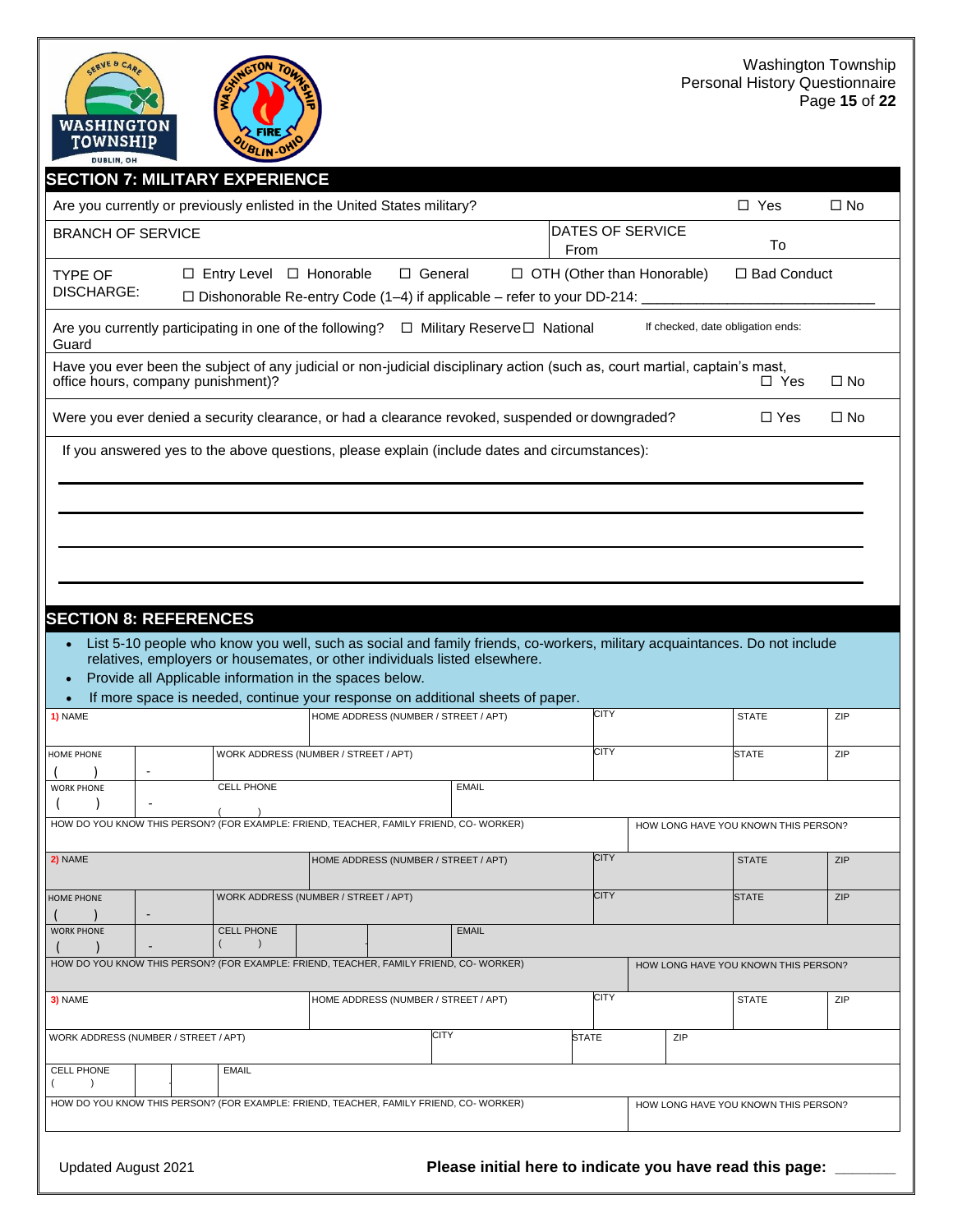



| 4) NAME                                                                                                                        |                          |  |                                            | HOME ADDRESS (NUMBER / STREET / APT)                                                   |              |              | <b>CITY</b> |     | <b>STATE</b>                         | ZIP        |
|--------------------------------------------------------------------------------------------------------------------------------|--------------------------|--|--------------------------------------------|----------------------------------------------------------------------------------------|--------------|--------------|-------------|-----|--------------------------------------|------------|
| WORK ADDRESS (NUMBER / STREET / APT)                                                                                           |                          |  |                                            |                                                                                        | <b>CITY</b>  | <b>STATE</b> |             | ZIP |                                      |            |
| <b>CELL PHONE</b>                                                                                                              |                          |  | <b>EMAIL</b>                               |                                                                                        |              |              |             |     |                                      |            |
|                                                                                                                                |                          |  |                                            | HOW DO YOU KNOW THIS PERSON? (FOR EXAMPLE: FRIEND, TEACHER, FAMILY FRIEND, CO- WORKER) |              |              |             |     | HOW LONG HAVE YOU KNOWN THIS PERSON? |            |
| 5) NAME                                                                                                                        |                          |  |                                            | HOME ADDRESS (NUMBER / STREET / APT)                                                   |              |              | <b>CITY</b> |     | <b>STATE</b>                         | ZIP        |
| WORK ADDRESS (NUMBER / STREET / APT)                                                                                           |                          |  |                                            |                                                                                        | CITY         | <b>STATE</b> |             | ZIP |                                      |            |
| CELL PHONE<br>$\rightarrow$                                                                                                    |                          |  | <b>EMAIL</b>                               |                                                                                        |              |              |             |     |                                      |            |
|                                                                                                                                |                          |  |                                            | HOW DO YOU KNOW THIS PERSON? (FOR EXAMPLE: FRIEND, TEACHER, FAMILY FRIEND, CO- WORKER) |              |              |             |     | HOW LONG HAVE YOU KNOWN THIS PERSON? |            |
| 6) NAME                                                                                                                        |                          |  |                                            | HOME ADDRESS (NUMBER / STREET / APT)                                                   |              |              | <b>CITY</b> |     | <b>STATE</b>                         | <b>ZIP</b> |
| WORK ADDRESS (NUMBER / STREET / APT)                                                                                           |                          |  |                                            |                                                                                        | <b>CITY</b>  | <b>STATE</b> |             | ZIP |                                      |            |
| <b>CELL PHONE</b>                                                                                                              |                          |  | <b>EMAIL</b>                               |                                                                                        |              |              |             |     |                                      |            |
|                                                                                                                                |                          |  |                                            | HOW DO YOU KNOW THIS PERSON? (FOR EXAMPLE: FRIEND, TEACHER, FAMILY FRIEND, CO- WORKER) |              |              |             |     | HOW LONG HAVE YOU KNOWN THIS PERSON? |            |
| 7) NAME                                                                                                                        |                          |  |                                            | HOME ADDRESS (NUMBER / STREET / APT)                                                   |              |              | CITY        |     | <b>STATE</b>                         | ZIP        |
| WORK ADDRESS (NUMBER / STREET / APT)                                                                                           |                          |  |                                            |                                                                                        | <b>CITY</b>  | <b>STATE</b> |             | ZIP |                                      |            |
| CELL PHONE<br>$\lambda$                                                                                                        |                          |  | <b>EMAIL</b>                               |                                                                                        |              |              |             |     |                                      |            |
|                                                                                                                                |                          |  |                                            | HOW DO YOU KNOW THIS PERSON? (FOR EXAMPLE: FRIEND, TEACHER, FAMILY FRIEND, CO- WORKER) |              |              |             |     | HOW LONG HAVE YOU KNOWN THIS PERSON? |            |
| 8) NAME                                                                                                                        |                          |  |                                            | HOME ADDRESS (NUMBER / STREET / APT)                                                   |              |              | <b>CITY</b> |     | <b>STATE</b>                         | ZIP        |
| WORK ADDRESS (NUMBER / STREET / APT)                                                                                           |                          |  |                                            |                                                                                        | <b>CITY</b>  | <b>STATE</b> |             | ZIP |                                      |            |
| <b>CELL PHONE</b>                                                                                                              |                          |  | <b>EMAIL</b>                               |                                                                                        |              |              |             |     |                                      |            |
|                                                                                                                                |                          |  |                                            | HOW DO YOU KNOW THIS PERSON? (FOR EXAMPLE: FRIEND, TEACHER, FAMILY FRIEND, CO- WORKER) |              |              |             |     | HOW LONG HAVE YOU KNOWN THIS PERSON? |            |
| 9) NAME                                                                                                                        |                          |  |                                            | HOME ADDRESS (NUMBER / STREET / APT)                                                   |              |              | <b>CITY</b> |     | <b>STATE</b>                         | ZIP        |
| WORK ADDRESS (NUMBER / STREET / APT)                                                                                           |                          |  |                                            |                                                                                        | <b>CITY</b>  | <b>STATE</b> |             | ZIP |                                      |            |
| CELL PHONE                                                                                                                     |                          |  | <b>EMAIL</b>                               |                                                                                        |              |              |             |     |                                      |            |
| HOW DO YOU KNOW THIS PERSON? (FOR EXAMPLE: FRIEND, TEACHER, FAMILY FRIEND, CO- WORKER)<br>HOW LONG HAVE YOU KNOWN THIS PERSON? |                          |  |                                            |                                                                                        |              |              |             |     |                                      |            |
| <b>10) NAME</b>                                                                                                                |                          |  |                                            | HOME ADDRESS (NUMBER / STREET / APT)                                                   |              |              | <b>CITY</b> |     | <b>STATE</b>                         | ZIP        |
| <b>HOME PHONE</b>                                                                                                              | $\overline{\phantom{a}}$ |  |                                            | WORK ADDRESS (NUMBER / STREET / APT)                                                   |              |              | <b>CITY</b> |     | <b>STATE</b>                         | ZIP        |
| <b>WORK PHONE</b>                                                                                                              |                          |  | <b>CELL PHONE</b><br>$\left($<br>$\lambda$ |                                                                                        | <b>EMAIL</b> |              |             |     |                                      |            |
|                                                                                                                                |                          |  |                                            | HOW DO YOU KNOW THIS PERSON? (FOR EXAMPLE: FRIEND, TEACHER, FAMILY FRIEND, CO- WORKER) |              |              |             |     | HOW LONG HAVE YOU KNOWN THIS PERSON? |            |
|                                                                                                                                |                          |  |                                            |                                                                                        |              |              |             |     |                                      |            |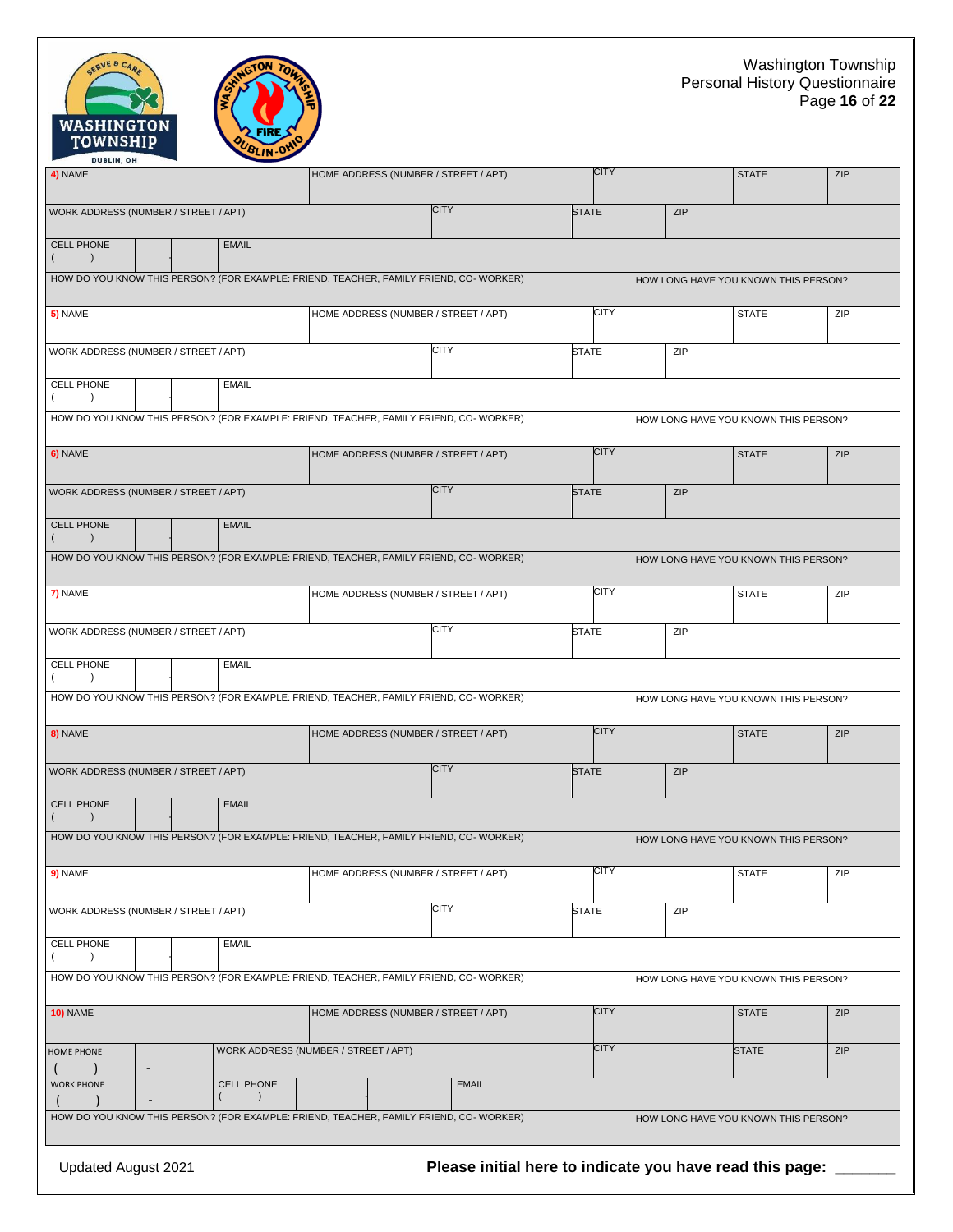#### **SECTION 9: REFERRAL**

WASHINGTON TOWNSHIP

DUBLIN, OH

How did you learn of the opportunity for which you are applying? \_

BLIN-O

If you were referred by a current or former employee, please provide their name:

\_\_\_\_\_\_\_\_\_\_\_\_\_\_\_\_\_\_\_\_\_\_\_\_\_\_\_\_\_\_\_\_\_\_\_\_\_\_\_\_\_\_\_\_\_\_\_\_\_\_\_\_\_\_\_\_\_\_\_\_\_\_\_\_\_\_\_\_\_\_\_\_\_\_\_\_\_\_\_\_\_\_\_\_\_\_\_\_\_\_\_\_\_\_\_\_\_\_\_\_\_\_\_\_\_ Do you have any relatives (mother, father, sister, brother, grandparent, step-mother, step-father, step-sibling, step-grandparent, aunt, uncle, cousin, spouse, child or significant other) who currently or previously worked for Washington Township?  $\Box$  Yes  $\Box$  No

\_\_\_\_\_\_\_\_\_\_\_\_\_\_\_\_\_\_\_\_\_\_\_\_\_\_\_\_\_\_\_\_\_\_\_\_\_\_\_\_\_\_\_\_\_\_\_\_\_\_\_\_\_\_\_\_\_\_\_\_\_\_\_\_\_\_\_\_\_\_\_\_\_\_\_\_\_\_\_\_\_\_\_\_\_\_\_\_\_\_\_\_\_\_\_\_\_\_\_\_\_\_\_\_\_

If yes, please provide the current or former employee name, relationship and when they were employed with us:

Did see the opportunity for which you are applying advertised on any of the following (check all that apply):

- $\square$  Email from school instructor  $\square$  Job fair  $\square$  Triend  $\square$  Job posting at school
	-

National Testing Network Facebook Twitter Washington Township website

#### **SECTION 10: LEGAL**

| Have you ever been a party in a civil lawsuit (e.g. small claims, dissolutions, child custody, paternity, child<br>support, etc.)                                                                                                                                                                                                                                                                                                                                                                                                            |                                                                                                                                                                                                              | $\Box$ Yes                                            | $\Box$ No                                                                     |              |
|----------------------------------------------------------------------------------------------------------------------------------------------------------------------------------------------------------------------------------------------------------------------------------------------------------------------------------------------------------------------------------------------------------------------------------------------------------------------------------------------------------------------------------------------|--------------------------------------------------------------------------------------------------------------------------------------------------------------------------------------------------------------|-------------------------------------------------------|-------------------------------------------------------------------------------|--------------|
| Have the police ever been called to your home for any reason?                                                                                                                                                                                                                                                                                                                                                                                                                                                                                |                                                                                                                                                                                                              | $\Box$ Yes                                            | $\square$ No                                                                  |              |
| Have you or your partner / spouse ever been referred to Child Protective Services?                                                                                                                                                                                                                                                                                                                                                                                                                                                           |                                                                                                                                                                                                              |                                                       | $\Box$ Yes                                                                    | $\Box$ No    |
| Have you ever been the subject of an emergency protective order / restraining order / stay-away order?                                                                                                                                                                                                                                                                                                                                                                                                                                       |                                                                                                                                                                                                              |                                                       | $\Box$ Yes                                                                    | $\Box$ No    |
| Have you settled any civil suit in which you, your insurance company, or anyone else on your behalf was<br>required to make payment to another party?                                                                                                                                                                                                                                                                                                                                                                                        |                                                                                                                                                                                                              |                                                       | $\Box$ Yes                                                                    | $\square$ No |
| Have you ever fraudulently received government welfare, workers compensation, unemployment<br>compensation or any other Federal, State or local assistance?                                                                                                                                                                                                                                                                                                                                                                                  |                                                                                                                                                                                                              | $\Box$ Yes                                            | $\Box$ No                                                                     |              |
| Have you ever filed a false insurance or workers compensation claim?                                                                                                                                                                                                                                                                                                                                                                                                                                                                         |                                                                                                                                                                                                              |                                                       | $\Box$ Yes                                                                    | $\Box$ No    |
| If you have answered yes to any of the above questions, please explain below including court case, document, circumstances and all<br>corresponding information:                                                                                                                                                                                                                                                                                                                                                                             |                                                                                                                                                                                                              |                                                       |                                                                               |              |
| The below questions ask about your current and past recreational drug use. This covers the use of any drug, including the unauthorized<br>use of prescription drugs or over-the-counter drugs. Your answers should include, but are not limited to the use of any of the following:<br>Amphetamines / Methamphetamines<br>(e.g. uppers, speed, crank etc.)<br>Barbiturates (downers)<br>Cocaine / Crack Cocaine<br><b>Designer Drugs</b><br>$\tilde{\phantom{a}}$<br>(e.g. ecstasy, synthetics)<br>GHB (date rape drug)<br><b>Bath Salts</b> | <b>Inhalants</b><br>(glue, volatile substance)<br>Hallucinogens<br>(peyote, LSD, mushrooms)<br>Hashish / Hashish Oil<br>Heroin / Opium<br>Marijuana<br><b>Prescription Drugs</b><br>(without a prescription) | Mescaline<br>Morphine<br>Quaaludes<br><b>Steroids</b> | PCP / Angel Dust<br>Tetrahydrocannabinol (THC)<br>Synthetic Marijuana (Spice) |              |
|                                                                                                                                                                                                                                                                                                                                                                                                                                                                                                                                              |                                                                                                                                                                                                              |                                                       |                                                                               |              |
| Within the past two (2) years, have you used any of the above drugs?                                                                                                                                                                                                                                                                                                                                                                                                                                                                         |                                                                                                                                                                                                              | $\Box$ Yes                                            | $\Box$ No                                                                     |              |
| If yes, provide details, including drugs used, number of times, period of time and circumstances:                                                                                                                                                                                                                                                                                                                                                                                                                                            |                                                                                                                                                                                                              |                                                       |                                                                               |              |
| Prior to the past two (2) years, have you used the above drugs recreationally?                                                                                                                                                                                                                                                                                                                                                                                                                                                               | $\Box$ Yes                                                                                                                                                                                                   | $\Box$ No                                             |                                                                               |              |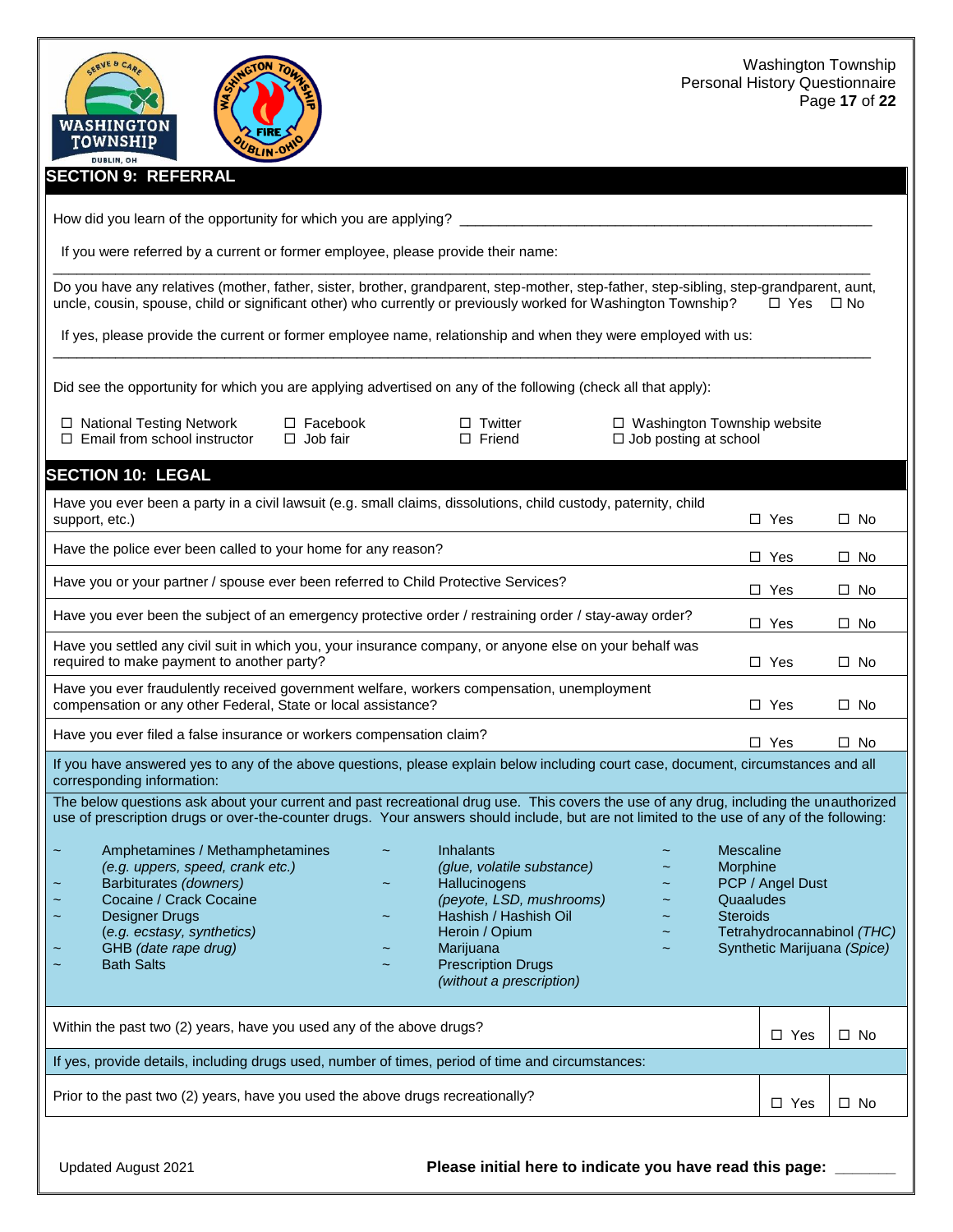| <b>SERVE &amp; CARA</b><br>WASHINGTON<br>TOWNSHIP<br><b>DUBLIN, OH</b> | BLIN.OV                                                                                                                                                                                            |                        | Personal History Questionnaire                           | <b>Washington Township</b> | Page 18 of 22 |
|------------------------------------------------------------------------|----------------------------------------------------------------------------------------------------------------------------------------------------------------------------------------------------|------------------------|----------------------------------------------------------|----------------------------|---------------|
|                                                                        | Prior to the past two (2) years, have you tried or used one or more of the above drugs, but only under limited<br>circumstances (e.g. experimentation, at parties, concerts, special events etc.)? |                        |                                                          | $\square$ Yes              | $\square$ No  |
|                                                                        | If yes, provide details, including drugs used, number of times, period of time and circumstances:                                                                                                  |                        |                                                          |                            |               |
|                                                                        |                                                                                                                                                                                                    |                        |                                                          |                            |               |
| more)?                                                                 | Prior to the past two (2) years, have you used the above drugs on a regular basis (one to several times a week or                                                                                  |                        |                                                          | $\Box$ Yes                 | $\square$ No  |
|                                                                        | If yes, provide details, including drugs used, number of times, period of time and circumstances:                                                                                                  |                        |                                                          |                            |               |
|                                                                        | Have you ever engaged in any of the following illegal drug activities, including narcotics and marijuana? Check all that apply.                                                                    |                        |                                                          |                            |               |
| Sold<br>□<br>$\Box$<br>Manufactured<br>circumstances.                  | Purchased<br>$\Box$<br>$\Box$<br>Furnished<br>If you have checked any of the above items, in the space below, please provide drugs and time period involved along with                             | $\Box$<br>$\Box$       | Cultivated<br>Carried or held for another                |                            |               |
|                                                                        |                                                                                                                                                                                                    |                        |                                                          |                            |               |
| DRIVER'S LICENSE NUMBER                                                | <b>SECTION 11: MOTOR VEHICLE OPERATION</b><br><b>ISSUE STATE</b>                                                                                                                                   | <b>EXPERATION DATE</b> | NAME AS IT APPEARS ON LICENSE                            |                            |               |
| State of Issuance                                                      | List other states where you have been licensed to operate a motor vehicle:<br>Type of License                                                                                                      |                        | Name which the license was issued & license number       |                            |               |
|                                                                        |                                                                                                                                                                                                    |                        |                                                          |                            |               |
| <b>Updated August 2021</b>                                             |                                                                                                                                                                                                    |                        | Please initial here to indicate you have read this page: |                            |               |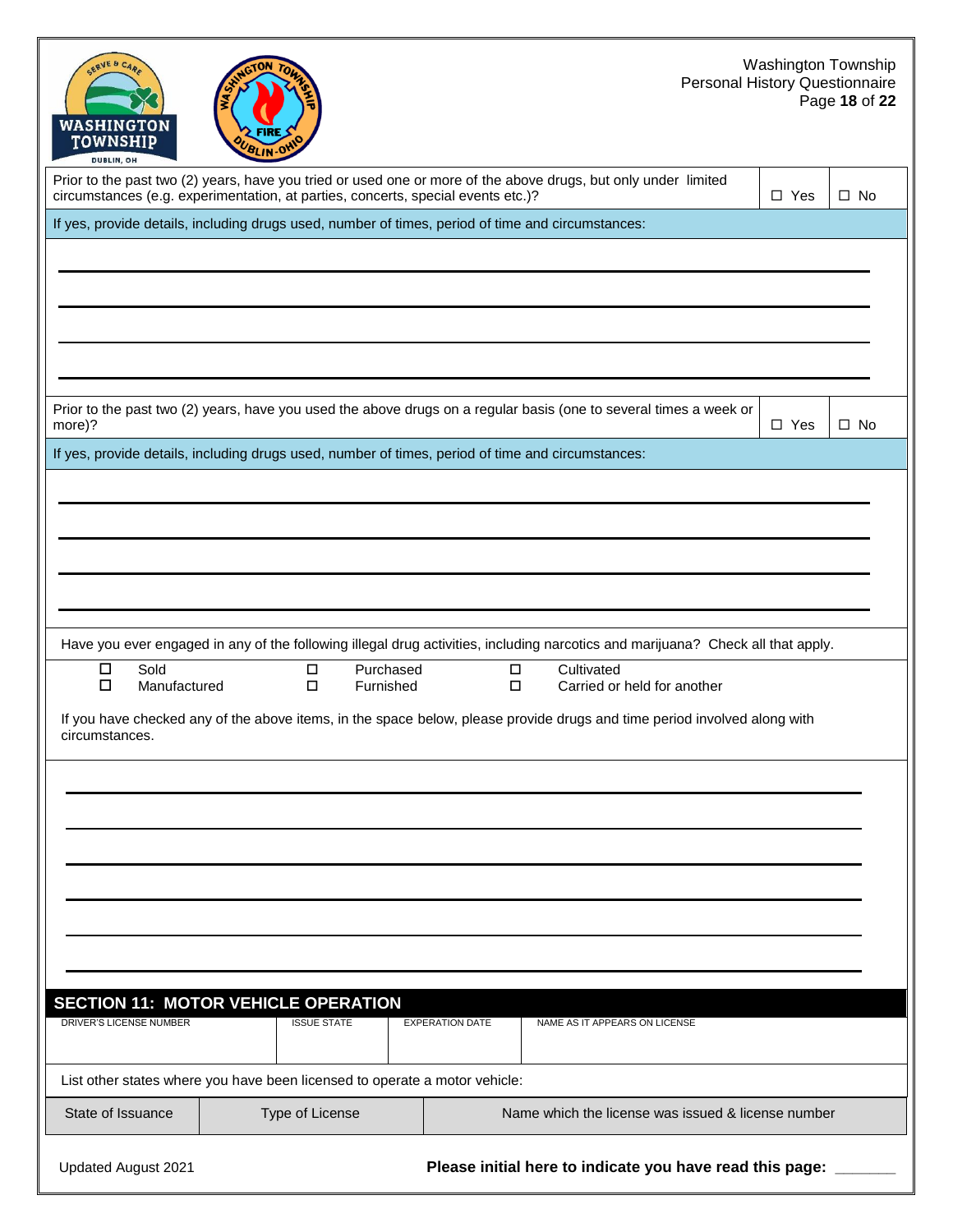| SERVE & CAR<br>WASHINGTON<br><b>TOWNSHIP</b><br>DUBLIN, OH | NGTON<br><b>FIRI</b><br>BLIN-O                                                                                                                    |                |                      |     | Washington Township<br>Personal History Questionnaire<br>Page 19 of 22 |
|------------------------------------------------------------|---------------------------------------------------------------------------------------------------------------------------------------------------|----------------|----------------------|-----|------------------------------------------------------------------------|
|                                                            |                                                                                                                                                   |                |                      |     |                                                                        |
|                                                            |                                                                                                                                                   |                |                      |     |                                                                        |
|                                                            |                                                                                                                                                   |                |                      |     |                                                                        |
|                                                            |                                                                                                                                                   |                |                      |     |                                                                        |
|                                                            |                                                                                                                                                   |                |                      |     |                                                                        |
|                                                            |                                                                                                                                                   |                |                      |     |                                                                        |
|                                                            | Have you ever been refused a driver's license in any state?                                                                                       |                | $\Box$ Yes $\Box$ No |     |                                                                        |
|                                                            | If you have checked yes above, in the space below, please details and circumstances.                                                              |                |                      |     |                                                                        |
|                                                            |                                                                                                                                                   |                |                      |     |                                                                        |
|                                                            |                                                                                                                                                   |                |                      |     |                                                                        |
|                                                            |                                                                                                                                                   |                |                      |     |                                                                        |
|                                                            | Has your driver's license ever been suspended or revoked?<br>If you have checked yes above, in the space below, please details and circumstances. |                | $\Box$ Yes $\Box$ No |     |                                                                        |
|                                                            |                                                                                                                                                   |                |                      |     |                                                                        |
|                                                            |                                                                                                                                                   |                |                      |     |                                                                        |
|                                                            |                                                                                                                                                   |                |                      |     |                                                                        |
| 1) List your current automobile insurance:                 |                                                                                                                                                   |                |                      |     |                                                                        |
| Full-Insured<br>□                                          | $\Box$ Liability Only<br>□ Bonded                                                                                                                 | □ Cash Deposit |                      |     |                                                                        |
| <b>VEHICLE MAKE</b>                                        | <b>YEAR</b>                                                                                                                                       |                |                      |     | LICENSE PLATE NO.                                                      |
| <b>INSURANCE COMPANY</b>                                   |                                                                                                                                                   | POLICY NUMBER  |                      |     | POLICY EXPIRATION DATE                                                 |
| <b>INSURANCE COMPANY ADDRESS</b>                           |                                                                                                                                                   | <b>CITY</b>    | <b>STATE</b>         | ZIP | PHONE NO.                                                              |
|                                                            |                                                                                                                                                   |                |                      |     |                                                                        |
| 2) List your current automobile insurance:                 |                                                                                                                                                   |                |                      |     |                                                                        |
| $\square$ Full-Insured<br><b>VEHICLE MAKE</b>              | $\square$ Liability Only<br>$\square$ Bonded<br><b>YEAR</b>                                                                                       | □ Cash Deposit |                      |     | LICENSE PLATE NO.                                                      |
| <b>INSURANCE COMPANY</b>                                   |                                                                                                                                                   | POLICY NUMBER  |                      |     | POLICY EXPIRATION DATE                                                 |
|                                                            |                                                                                                                                                   |                |                      |     |                                                                        |
| <b>INSURANCE COMPANY ADDRESS</b>                           |                                                                                                                                                   | <b>CITY</b>    | <b>STATE</b>         | ZIP | PHONE NO.                                                              |
|                                                            |                                                                                                                                                   |                |                      |     |                                                                        |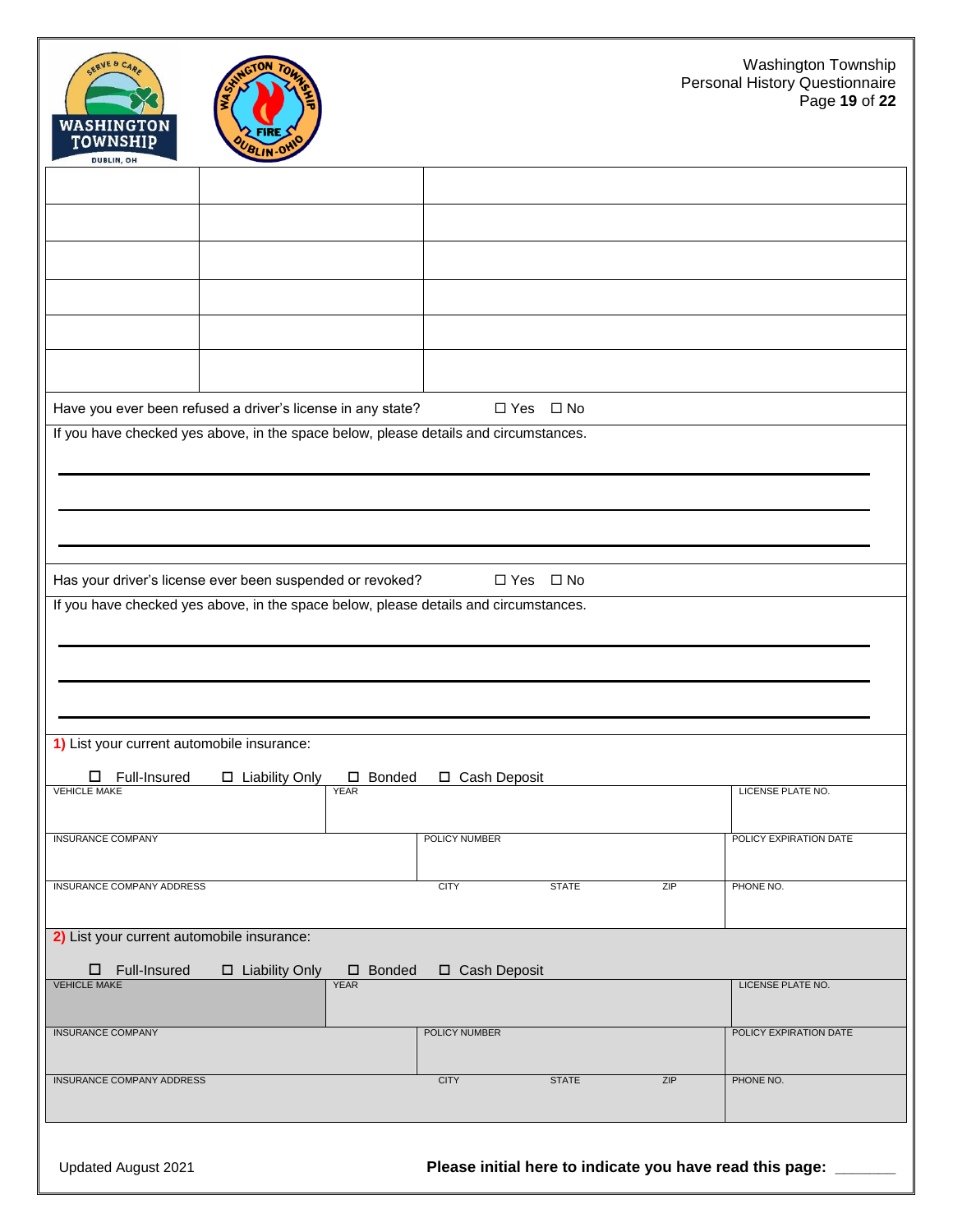| SERVE & CARE<br><b>AGTON</b><br>WASHINGTON<br>FIRE<br><b>TOWNSHIP</b><br>BLIN.OV<br><b>DUBLIN, OH</b>                                         |                                                        |                 |        |                                                          |                               | Washington Township<br>Personal History Questionnaire<br>Page 20 of 22 |
|-----------------------------------------------------------------------------------------------------------------------------------------------|--------------------------------------------------------|-----------------|--------|----------------------------------------------------------|-------------------------------|------------------------------------------------------------------------|
| 3) List your current automobile insurance:                                                                                                    |                                                        |                 |        |                                                          |                               |                                                                        |
| Full-Insured<br>□ Liability Only<br>ப                                                                                                         | $\square$ Bonded                                       | □ Cash Deposit  |        |                                                          |                               |                                                                        |
| <b>VEHICLE MAKE</b><br><b>YEAR</b>                                                                                                            |                                                        |                 |        |                                                          | LICENSE PLATE NO.             |                                                                        |
| <b>INSURANCE COMPANY</b>                                                                                                                      | POLICY NUMBER                                          |                 |        |                                                          | POLICY EXPIRATION DATE        |                                                                        |
|                                                                                                                                               |                                                        |                 |        |                                                          |                               |                                                                        |
| <b>INSURANCE COMPANY ADDRESS</b>                                                                                                              | <b>CITY</b>                                            | <b>STATE</b>    |        | ZIP                                                      | PHONE NO.                     |                                                                        |
|                                                                                                                                               |                                                        |                 |        |                                                          |                               |                                                                        |
| List all traffic citations (excluding parking citations) in the past seven (7) years:                                                         |                                                        |                 |        |                                                          |                               |                                                                        |
| 1) VIOLATION                                                                                                                                  | <b>LOCATION (STREET)</b>                               |                 |        | <b>CITY</b>                                              |                               | <b>STATE</b>                                                           |
|                                                                                                                                               |                                                        |                 |        |                                                          |                               |                                                                        |
| DATE OCCURRED                                                                                                                                 | <b>ACTION TAKEN</b>                                    |                 |        |                                                          |                               |                                                                        |
|                                                                                                                                               | <b>Not Guilty</b><br>$\Box$                            | $\square$ Fined | $\Box$ | <b>Traffic School</b>                                    | □ Dismissed                   |                                                                        |
| 2) VIOLATION                                                                                                                                  | <b>LOCATION (STREET)</b>                               |                 |        | <b>CITY</b>                                              |                               | <b>STATE</b>                                                           |
|                                                                                                                                               |                                                        |                 |        |                                                          |                               |                                                                        |
| DATE OCCURRED                                                                                                                                 | <b>ACTION TAKEN</b>                                    |                 |        |                                                          |                               |                                                                        |
|                                                                                                                                               | Not Guilty<br>□                                        | $\square$ Fined | □      | <b>Traffic School</b>                                    | $\square$ Dismissed           |                                                                        |
| <b>3) VIOLATION</b>                                                                                                                           | <b>LOCATION (STREET)</b>                               |                 |        | <b>CITY</b>                                              | <b>STATE</b>                  |                                                                        |
| DATE OCCURRED                                                                                                                                 | <b>ACTION TAKEN</b>                                    |                 |        |                                                          |                               |                                                                        |
|                                                                                                                                               | <b>Not Guilty</b><br>0                                 | $\square$ Fined | $\Box$ | <b>Traffic School</b>                                    | □ Dismissed                   |                                                                        |
| Has a traffic citation ever resulted in a warrant or caused your driver's license to be withheld due to the following (check all that apply): |                                                        |                 |        |                                                          |                               |                                                                        |
|                                                                                                                                               |                                                        |                 |        |                                                          |                               |                                                                        |
| $\Box$ Failure to appear                                                                                                                      | Failure to complete traffic school / diversion program |                 |        | □                                                        | Failure to pay fine           |                                                                        |
| If you have checked yes above, in the space below, please details and circumstances.                                                          |                                                        |                 |        |                                                          |                               |                                                                        |
|                                                                                                                                               |                                                        |                 |        |                                                          |                               |                                                                        |
|                                                                                                                                               |                                                        |                 |        |                                                          |                               |                                                                        |
|                                                                                                                                               |                                                        |                 |        |                                                          |                               |                                                                        |
|                                                                                                                                               |                                                        |                 |        |                                                          |                               |                                                                        |
|                                                                                                                                               |                                                        |                 |        |                                                          |                               |                                                                        |
| Have you been involved as the driver in a motor vehicle accident in the past seven (7) years?                                                 |                                                        |                 |        |                                                          | $\Box$ Yes $\Box$ No          |                                                                        |
| If yes, please provide the details in the following spaces:                                                                                   |                                                        |                 |        |                                                          |                               |                                                                        |
| I) DATE<br><b>LOCATION (STREET)</b>                                                                                                           |                                                        | <b>CITY</b>     |        |                                                          | <b>STATE</b>                  | ZIP                                                                    |
|                                                                                                                                               |                                                        |                 |        |                                                          |                               |                                                                        |
| POLICE REPORT<br><b>LAW ENFORCEMENT AGENCY</b>                                                                                                |                                                        |                 |        |                                                          |                               |                                                                        |
| $\Box$ Yes<br>$\square$ No<br><b>LOCATION (STREET)</b><br>2) DATE                                                                             |                                                        | <b>CITY</b>     |        |                                                          | $\Box$ Injury<br><b>STATE</b> | $\Box$ Non-Injury<br>ZIP                                               |
|                                                                                                                                               |                                                        |                 |        |                                                          |                               |                                                                        |
| POLICE REPORT<br>LAW ENFORCEMENT AGENCY                                                                                                       |                                                        |                 |        |                                                          |                               |                                                                        |
| $\Box$ Yes<br>$\square$ No                                                                                                                    |                                                        |                 |        |                                                          | $\Box$ Injury                 | $\Box$ Non-Injury                                                      |
| Updated August 2021                                                                                                                           |                                                        |                 |        | Please initial here to indicate you have read this page: |                               |                                                                        |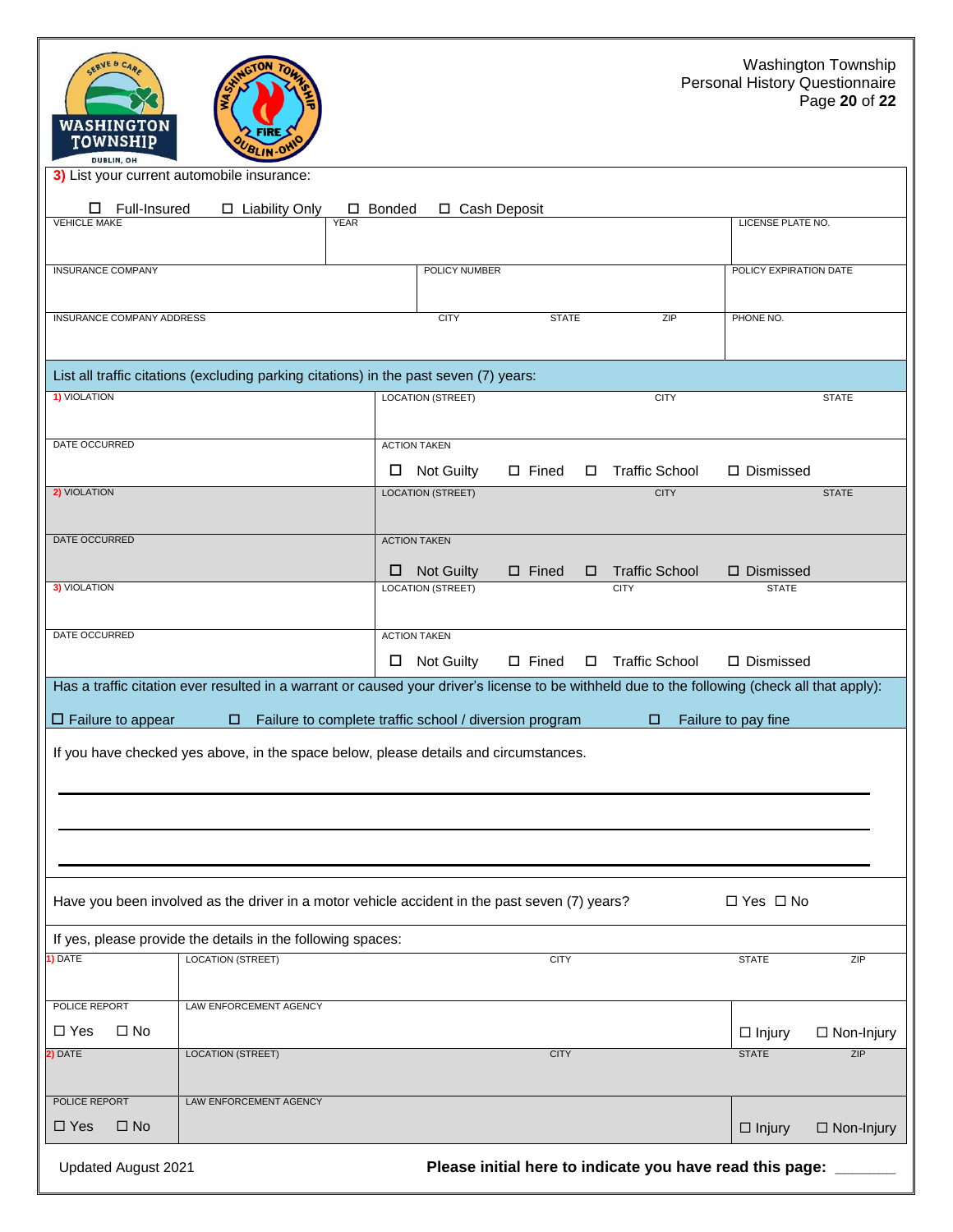#### Washington Township Personal History Questionnaire Page **21** of **22**

| <b>WASHINGTON</b><br>TOWNSHIP<br>DUBLIN, OH |                                                                                           |                                                                                                                                                                                                                                                                                              |                              |                   |
|---------------------------------------------|-------------------------------------------------------------------------------------------|----------------------------------------------------------------------------------------------------------------------------------------------------------------------------------------------------------------------------------------------------------------------------------------------|------------------------------|-------------------|
| 3) DATE                                     | <b>LOCATION (STREET)</b>                                                                  | <b>CITY</b>                                                                                                                                                                                                                                                                                  | <b>STATE</b>                 | ZIP               |
| POLICE REPORT                               | LAW ENFORCEMENT AGENCY                                                                    |                                                                                                                                                                                                                                                                                              |                              |                   |
| $\Box$ Yes<br>$\square$ No                  |                                                                                           |                                                                                                                                                                                                                                                                                              | $\Box$ Injury                | $\Box$ Non-Injury |
|                                             | Have you ever been an uninsured driver of a motor vehicle as required by law?             |                                                                                                                                                                                                                                                                                              | $\Box$ Yes                   | $\Box$ No         |
| If yes, please provide reason:              |                                                                                           |                                                                                                                                                                                                                                                                                              | YEAR(S) UNINSURED:           |                   |
|                                             |                                                                                           | Have you ever been refused automobile insurance or a bond, or had your insurance cancelled?                                                                                                                                                                                                  | $\Box$ Yes                   | $\Box$ No         |
| If yes, please provide reason:              |                                                                                           |                                                                                                                                                                                                                                                                                              | YEAR(S) REFUSED / CANCELLED: |                   |
|                                             | Use this space to provide any additional information regarding your driving record:       |                                                                                                                                                                                                                                                                                              |                              |                   |
|                                             |                                                                                           |                                                                                                                                                                                                                                                                                              |                              |                   |
| <b>SECTION 12: OTHER</b>                    |                                                                                           |                                                                                                                                                                                                                                                                                              |                              |                   |
|                                             | Have you ever been refused a permit to carry a concealed weapon?                          |                                                                                                                                                                                                                                                                                              | $\Box$ Yes                   | $\square$ No      |
|                                             |                                                                                           | Are you now, or have you ever been, a member or associate of a criminal enterprise, street gang, or any other group that advocates<br>violence against individuals because of race, religion, political affiliation, ethnic origin, nationality, gender, sexual preference or disability?    | $\Box$ Yes $\Box$ No         |                   |
| sexual preference or disability?            |                                                                                           | Do you have, or have you ever had, a tattoo, branding or body modification in or affiliated with, a criminal enterprise, street gang or any<br>other group that advocates violence against individuals because of race, religion, political affiliation, ethnic origin, nationality, gender, | $\Box$ Yes                   | $\Box$ No         |
|                                             |                                                                                           | Since the age of 16, have you ever been involved in an anger-provoked physical fight, confrontation or other violent act?                                                                                                                                                                    | □ Yes □ No                   |                   |
|                                             | Have you ever hit or physically overpowered a spouse or romantic partner?                 |                                                                                                                                                                                                                                                                                              | $\Box$ Yes $\Box$ No         |                   |
|                                             |                                                                                           | Are you now or have you been a member of any online social network such as Facebook, Twitter, Instagram, Snap Chat, etc.?                                                                                                                                                                    | $\Box$ Yes                   | $\Box$ No         |
|                                             | If yes, to the above questions, please provide your screen / user name:                   |                                                                                                                                                                                                                                                                                              |                              |                   |
|                                             |                                                                                           |                                                                                                                                                                                                                                                                                              |                              |                   |
|                                             | Use the below space to explain or detail the circumstances to any of the questions above. |                                                                                                                                                                                                                                                                                              |                              |                   |
|                                             |                                                                                           |                                                                                                                                                                                                                                                                                              |                              |                   |
| <b>LIndated August 2021</b>                 |                                                                                           | Please initial here to indicate you have read this nane:                                                                                                                                                                                                                                     |                              |                   |

SERVE & CAR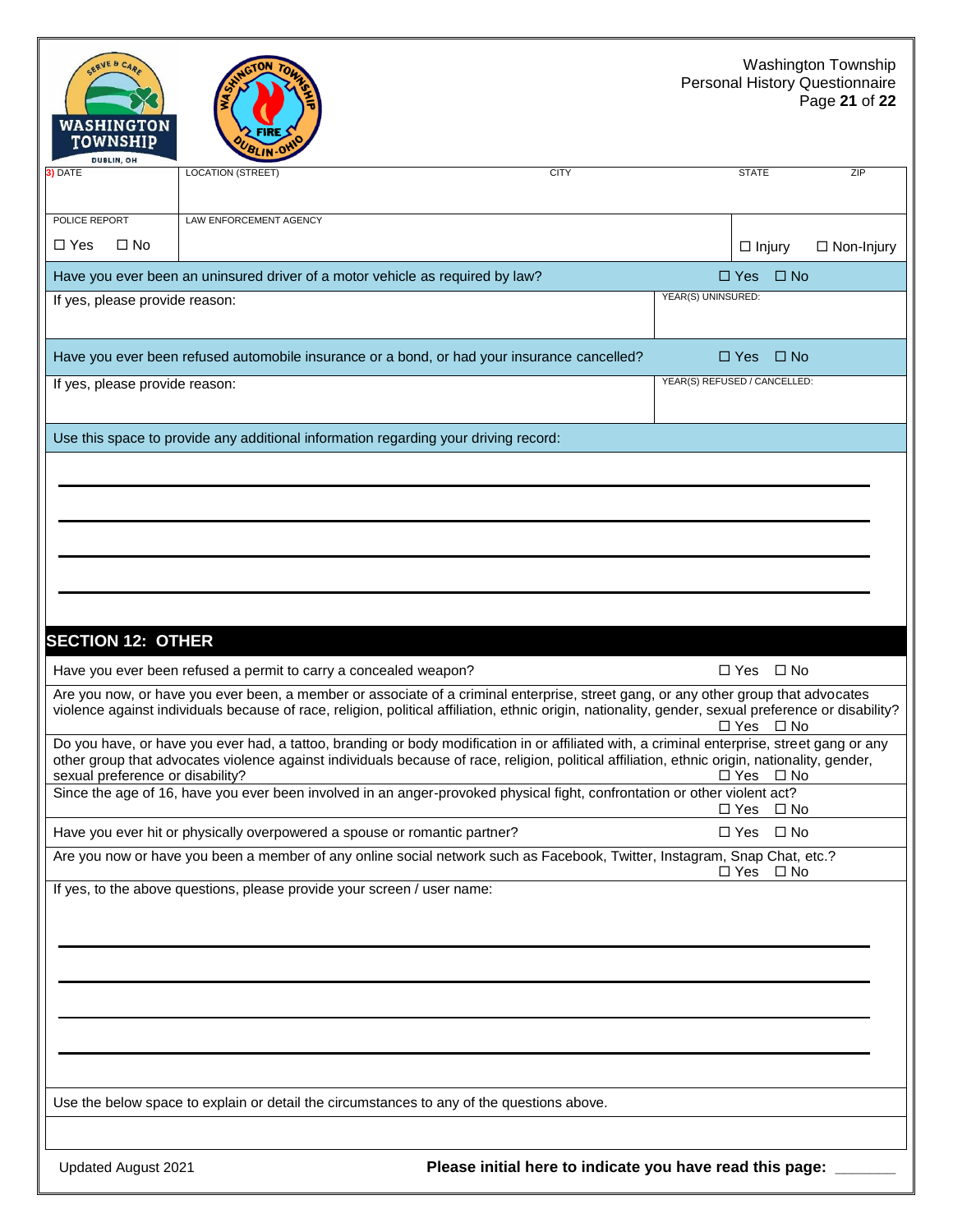



# **SECTION 13: CERTIFICATION** I hereby certify and attest I have personally completed and initialed each page of this form and all supplemental attached pages, and that the statements made are true and complete to the best of my knowledge and belief. I understand that any misstatements and/or omissions of material fact may be subject to disqualification for employment, or, if I have already been appointed to a position with the Township, may disqualify from continued employment. PRINT NAME DATE

**SIGNATURE**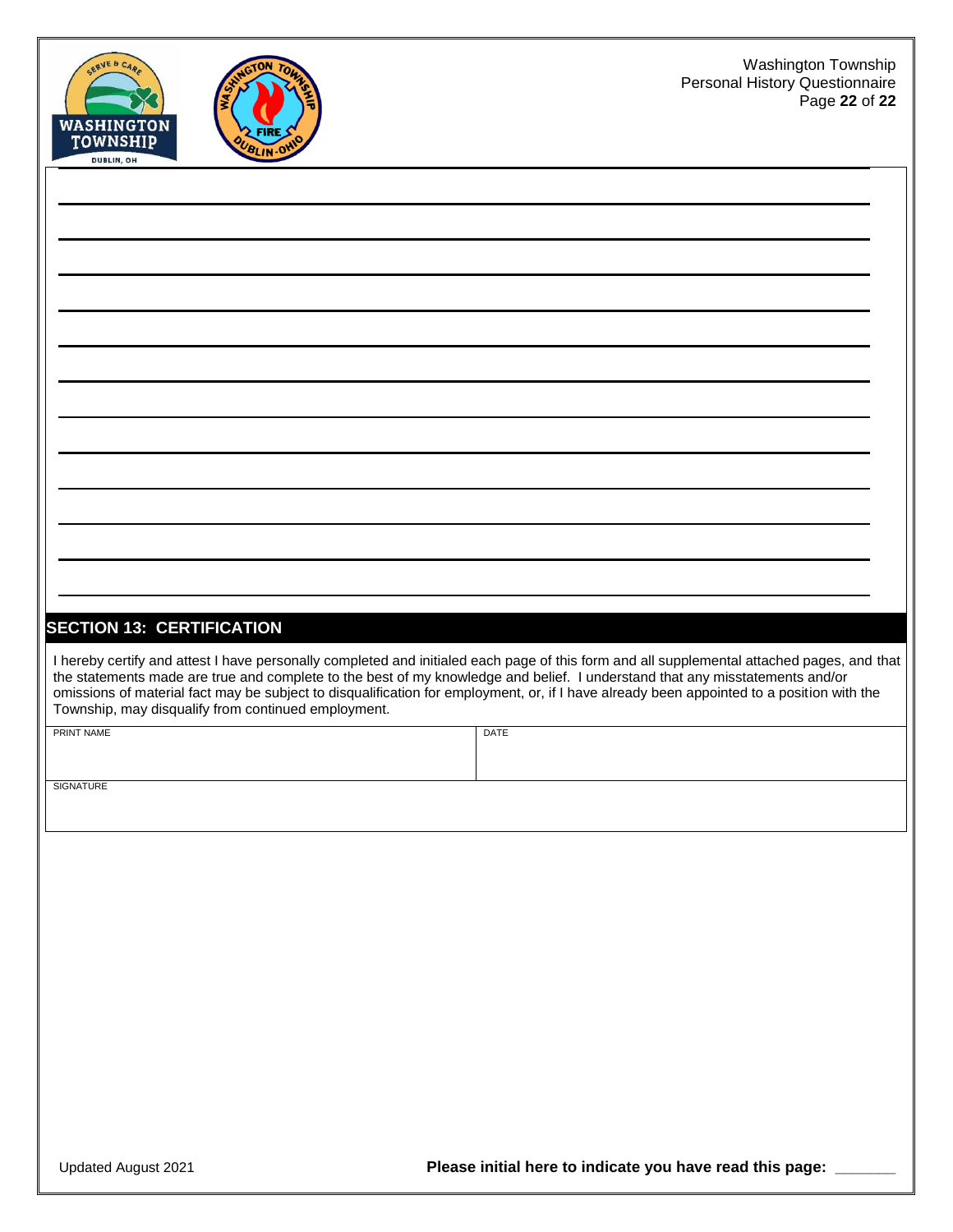

WASHINGTON TOWNSHIP **Franklin, Delaware and Union Counties**



## **FAIR CREDIT REPORTING ACT CONSUMER REPORT**

## **DISCLOSURE AND AUTHORIZATION**

Washington Township has disclosed to me that it may procure and may take into consideration the results of a consumer report as part of its background investigative process for pre-employment purposes and/or at anytime throughout my employment with the Company, should I be hired.

I also authorize Washington Township to procure and use as part of its background investigation the results of such a consumer report for pre-employment purposes and/or at anytime throughout my employment with Washington Township, should I be hired.

Should I become employed by Washington Township, this form will remain on file.

\_\_\_\_\_\_\_\_\_\_\_\_\_\_\_\_\_\_\_\_\_\_\_\_\_\_\_\_ \_\_\_\_\_\_\_\_\_\_\_\_\_\_

My signature below signifies my authorization of these above mentioned items and my receipt of this disclosure.

Signature Date

Print Name

\_\_\_\_\_\_\_\_\_\_\_\_\_\_\_\_\_\_\_\_\_\_\_\_\_\_\_\_\_\_\_